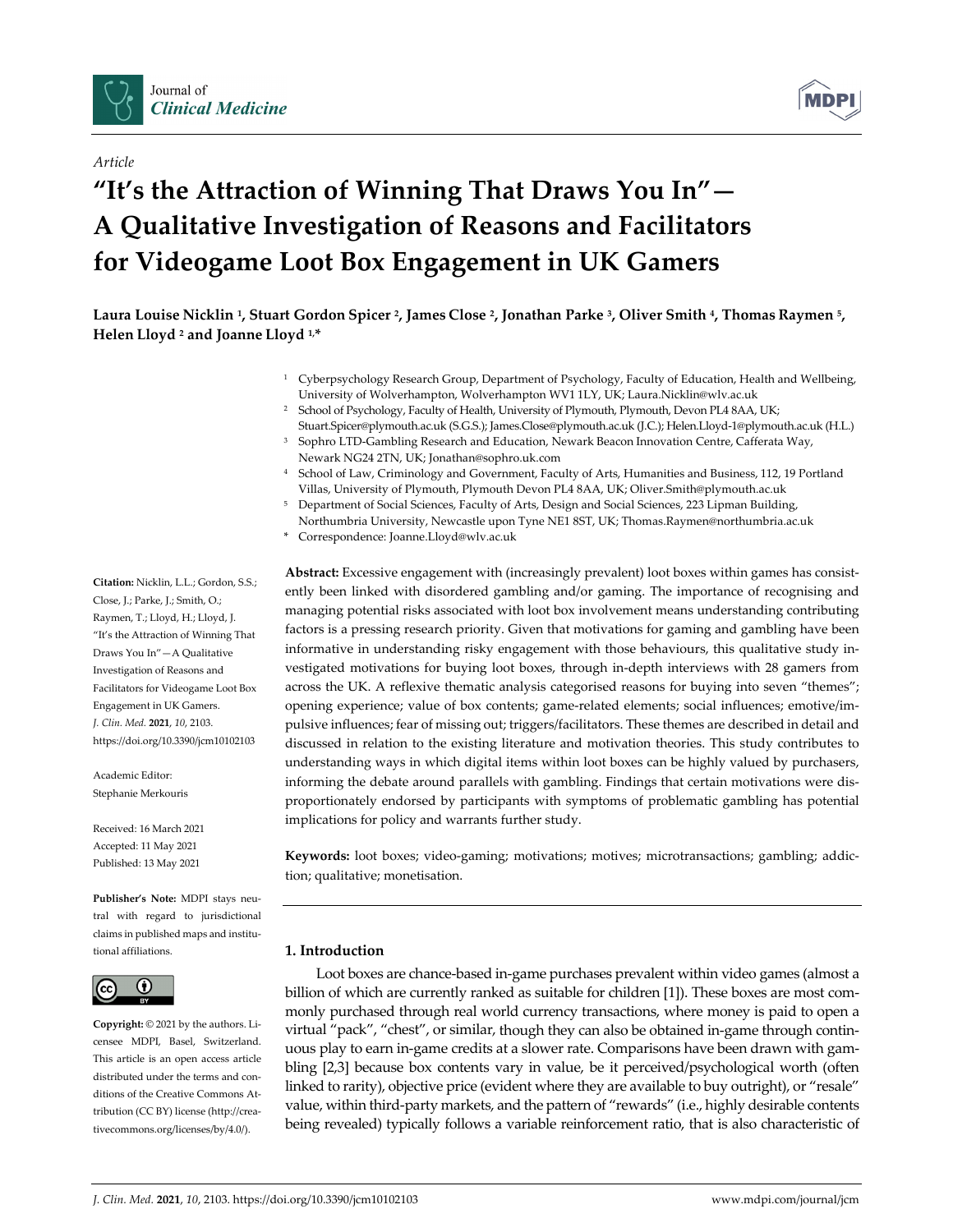gambling activities. Furthermore, they are widely engaged with, attracting revenues exceed‐ ing those generated from some forms of gambling [4]. While structural and psychological sim‐ ilarities to gambling [2,3] have led several jurisdictions—including The Netherlands, China, Australia and Singapore—to introduce legislation on loot boxes, with some countries (e.g., Belgium) even banning them, they are not, at the time of writing, covered in the UK by the 2005 Gambling Act, due to the lack of perceived monetary value of potential winnings.

Nonetheless, loot boxes continue to receive attention from UK policymakers, academics, and the general public [2,5], with media reports highlighting consequences of compulsive pur‐ chasing, and accumulating evidence of links between loot box expenditure and problem gam‐ bling [4,6]. In July 2020, the House of Lords called for their regulation as gambling, and a parliamentary petition called for the UK government to "Extend the Gambling Act to cover Loot Boxes" [7], followed by a call for evidence by the Department of Digital Culture, Media and Sport [8]. Further adding to concerns, links have also been identified between problematic engagement with loot boxes and symptoms of disordered gaming [4].

However, unless loot boxes are outlawed—unlikely within the UK and other jurisdictions where gambling is legal—continued research is required to better understand factors associated with problematic engagement and expenditure. Given the psychological similitudes to gambling [2], factors that have been important in understanding gambling behaviour and associated risks may be relevant. For example, Brooks and Clarke [9], found that distorted perceptions of chance and probability, which are associated with disordered gambling [10], also correlated with "risky" loot box engagement.

Motivation research has contributed significantly to understanding of gambling behav‐ iour [11] and could therefore enhance our understanding about motivations for loot box purchasing. Traditional gambling motivation is multidimensional, with individual and societal drivers [10]. Commonly‐identified subscales or factors include social and fun/excitement [11– 14], coping/escape [12–14], and money [12–14]. Additional motivations such as intellectual challenge, leisure‐based identities, and recreation/time‐filling have also been identified[15,16]. Individual differences in motivations have been identified [16], and some (such as "escape" and "mood modification") are more strongly associated than others (such as "fun") with the risk of problematic gambling, comorbid mood disorders, and other addictive behaviours e.g., drinking and substance use [17]. Thus, it is likely that loot box motivations are similarly vari‐ able, with different motives associated with greater or lesser risk of harm.

Before this can be explored systematically and quantifiably, it is necessary to establish the full range of loot box motivations, which despite similarities with gambling, also diverge. Whereas the "prize", in gambling, is typically money, in loot boxes it is digital content, whose value is variable, subjective, and entangled with factors such as involvement in the videogame [18,19]. Furthermore, gaming is not a homogeneous activity—people engage through a vari‐ ety of platforms (e.g., mobile, console, and personal computer), in a variety of play modes (collaborative, competitive, and individual), and styles, with a wide array of game genres [20]. Thus, while some motives for opening loot boxes might mirror gambling motivations, others may echo gaming motivations, or represent an amalgamation of the two. Existing gaming motivations scales include the Gaming Motivation Scale [21], with subscales relating to "intrinsic" and "extrinsic" drivers, which are linked to self‐determination theory [22] and the idea that actions are motivated by need satisfaction [20]. The value of studying gaming motivations has also been demonstrated, as they can predict gaming involvement, and particular factors are differentially associated with wellbeing measures such as anxiety and depression [21,23].

The only study to have specifically explored people's motivations for loot box engage‐ ment found that some (e.g., fun and excitement) paralleled those for gambling, whereas others (e.g., the desire for gameplay advantages and/or to collect particular items) were distinct [24]. This online survey comprised predominantly male 16–18 year olds, recruited via an online forum, with only brief responses ("utterances") collected from a single free-text box grouped into broad categories. Thus, whilst academic research into gaming and gambling motivations is mature, there is a paucity of evidence around factors driving loot box engagement—despite significant attention amongst policymakers, the public, and academics [25], and the fact that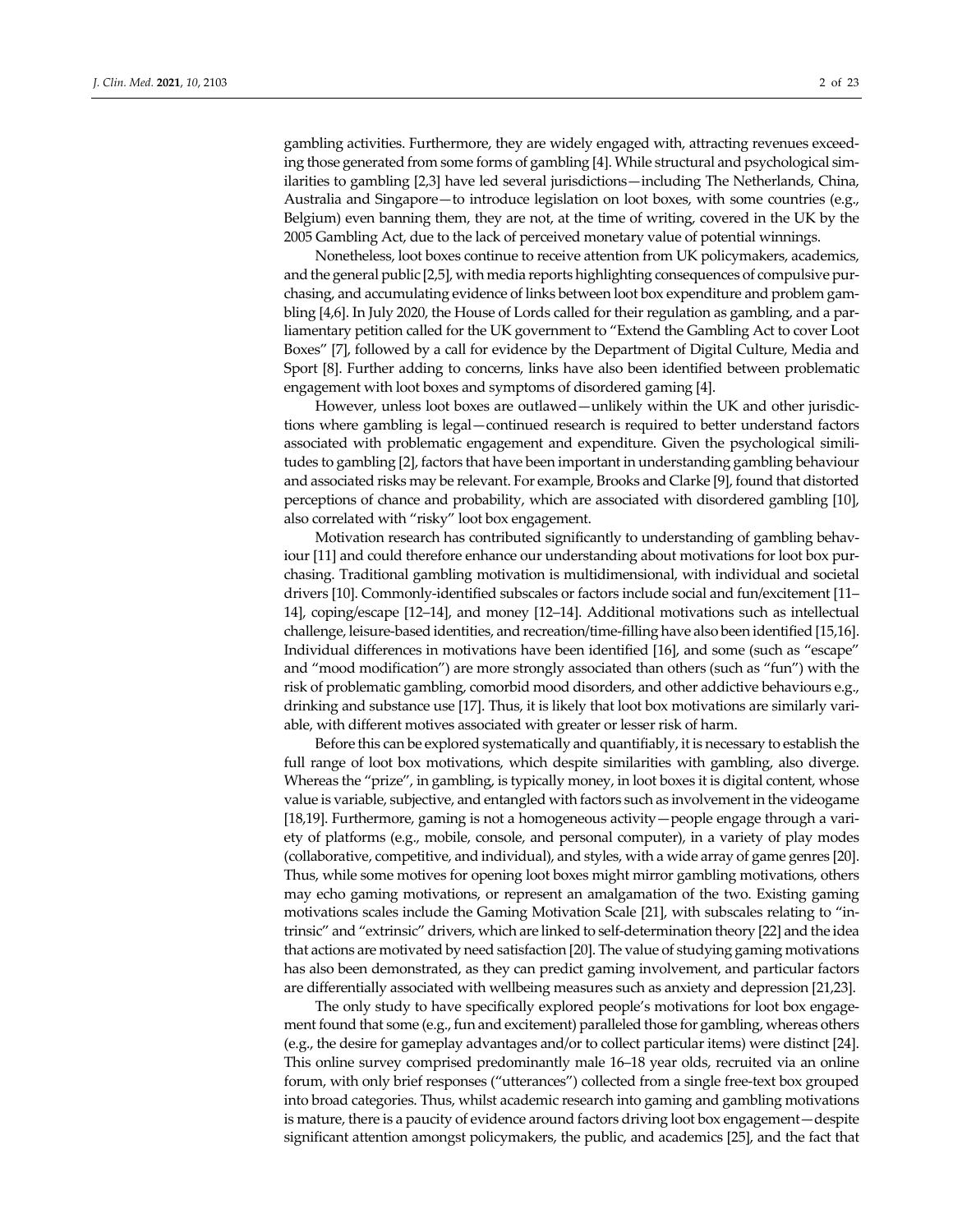they are increasingly popular, lucrative, and focal to developers' business models. The current study utilised in‐depth semi‐structured interviews with a diverse UK‐wide sample to contrib‐ ute a rich, novel understanding of the nuanced factors driving this behaviour. Our research question was broad: "why do people buy and open loot boxes?" We aimed to discover, from the perspective of individuals with lived experience, how and why different factors motivate them.

#### **2. Materials and Methods**

#### *2.1. Data Collection*

One-to-one, semi-structured qualitative interviews (lasting from 35 to 68 min) were administered remotely (due to COVID‐19) via telephone or online (usingWhatsApp, Skype, Dis‐ cord, Zoom or Microsoft Teams) and recorded.

As part of our "trustworthiness protocol" [26] (p.123) to ensure rigor, and maximise "credibility, transferability, dependability, and confirmability" [27], interviewers L.L.N. and S.G.S. engaged in peer debriefing after conducting mock interviews, and after the first few research interviews—enabling reflection on style, technique, accuracy, and practice.

#### *2.2. Participants*

Twenty‐eight gamers (19 males, 9 females, mean age 28.9 (range 18–56)) who played at least one game on any platform, including mobile, had purchased at least one loot box, and were aged 16+, were recruited purposively (for a diverse demographic and geographic range) from England, Scotland, Wales and Northern Ireland via online posters, emails, targeted social media posts, and snowball sampling. Pseudonyms are presented for anonymity.

#### *2.3. Instruments and Procedure*

Upon registering interest, participants were provided with an information sheet, consent form and demographic questionnaire (age; gender; ethnicity; geography; marital, living, oc‐ cupational, individual salary, and educational status), via QualtricsXM survey software (Man‐ ufactured by Qualtrics, Seattle, WA, USA).

Semi-structured qualitative interviews utilised a topic guide, refined (for content and language) via workshops attended by stakeholders with personal and/or professional experience of loot box engagement. Interviews covered: introductions and "warm up" questions; general gaming (e.g., "what kind of gaming do you do?"); loot box questions (e.g., "what makes you decide to buy a loot box?") and additional questions (about gaming during COVID‐19; stream‐ ing, monthly, yearly and all time loot box expenditure, and suggestions for further research) not reported here. Participants then completed the Problem Gambling Severity Index (PGSI) [28], and the Internet Gaming Disorder Scale IGD-SF9 [29], in order to provide a detailed picture of the composition of the sample, and whether they were experiencing any symptoms of problematic engagement with gaming and/or gambling. The PGSI is a 9‐item, well‐validated measure of problematic gambling, with response options of "never" (scored 0), "sometimes" (scored 1), "often" (scored 2), and "almost always" (scored 3), giving a total score between 0 and 27, with scores of 3–7 indicating moderate‐risk gambling and 8 or overindicating problem gambler status [28]. The IGD is a 9‐item, well‐validated measure of problematic gaming, scored on a 5-point Likert-scale, with a possible range from 9 to 45, with higher scores indicating more severe problems, and a score of 32 or above used to indicate "disordered gaming" [30]. Table 1 summarises sample demographic characteristics, PGSI and IGD scores, and loot box expenditure. Participants received a GBP 15 shopping voucher in recompense for partic‐ ipation. "x" refers to an answer not known or given.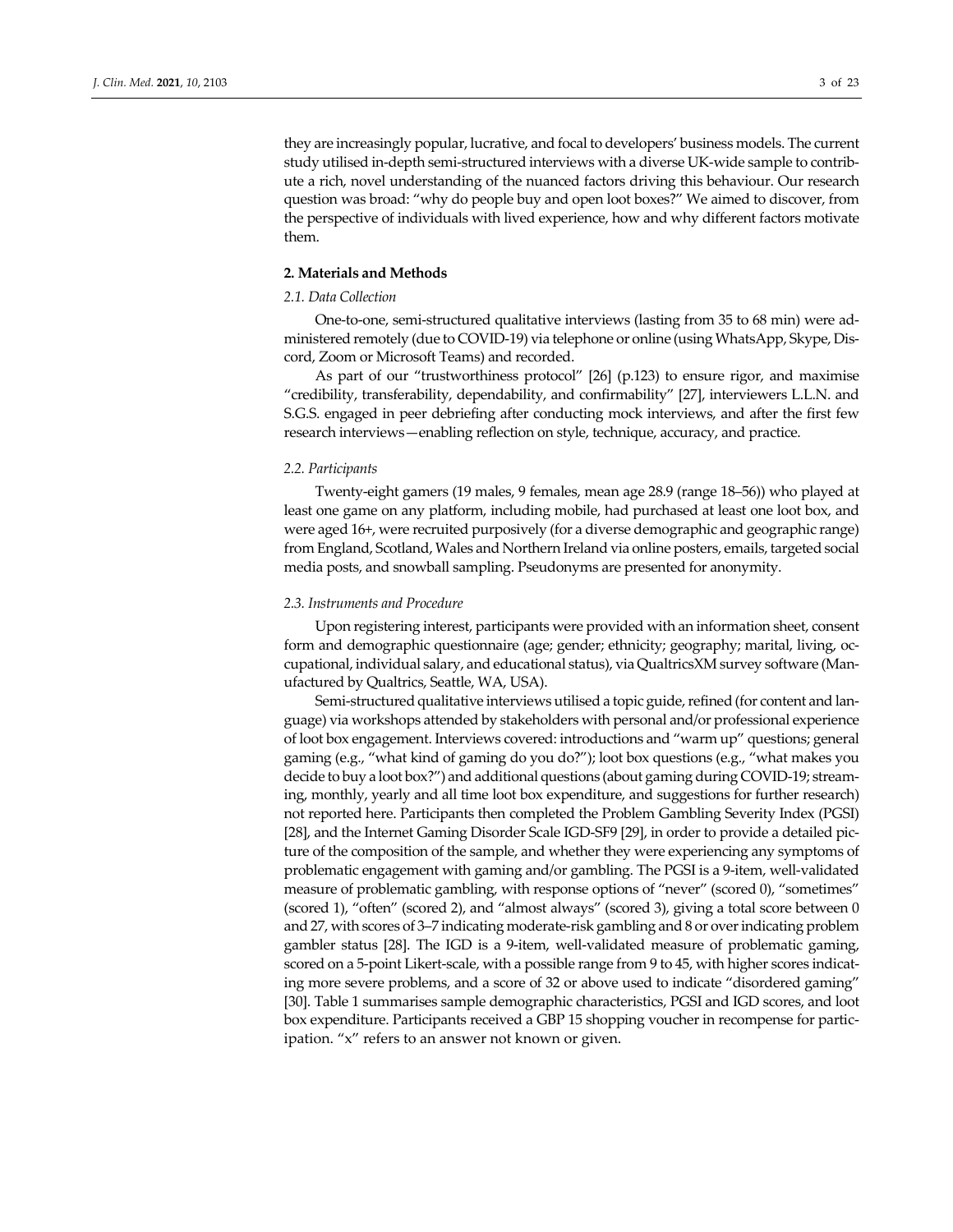|         |    |             | Pseudonym Age Gender Ethnicity Geography Education |         |                              | Marital               | Living                                     | Employment                 | Individual<br>Salary (GBP) |             | IGD <sup>1</sup> PGSI <sup>2</sup> | Monthly<br>Spend    | Yearly<br>Spend     | All Time Spend    |
|---------|----|-------------|----------------------------------------------------|---------|------------------------------|-----------------------|--------------------------------------------|----------------------------|----------------------------|-------------|------------------------------------|---------------------|---------------------|-------------------|
| Alex    | 22 | M           | White-Brit- East Mids UG higher<br>ish             | England | education                    | Single                | With par-<br>ents                          | ${\rm FT}$<br>employment   | 25,001-30,000              | 21          | 1                                  | <b>GBP 20</b>       | $\mathbf{X}^3$      | <b>GBP 700</b>    |
| Andrew  | 20 | M           | White-Brit- North East UG higher<br>ish            | England | education                    | Single                | With par-<br>ents                          | <b>PT</b><br>employment    | $<$ 10,000                 | $\mathbf x$ | $\boldsymbol{\chi}$                | $\mathbf x$         | <b>GBP 1000</b>     | $\mathbf x$       |
| Charlie | 46 | M           | White-Brit- West Mids UG higher<br>ish             | England | education                    | Divorced              | Part-<br>ner/chil-<br>dren                 | Self employed              | $40,000+$                  | 22          | $\mathbf{0}$                       | $\boldsymbol{0}$    | GBP 4               | GBP <sub>50</sub> |
| Chris   | 25 | M           | Gypsy/Irish South East Secondary<br>Traveller      | Wales   | school                       | Married               | Part-<br>ner/chil-<br>dren                 | FT<br>employment           | 20,001-25,000              | 25          | 2                                  | GBP 50              | <b>GBP 150</b>      | <b>GBP 3000</b>   |
| Daniel  | 26 | M           | White-Brit- West Mids<br>ish                       | England | $Col-$<br>tional             | lege/voca- Cohabiting | Part-<br>ner/chil-<br>dren                 | FT<br>furloughed           | 25,001-30,000 16           |             | 3                                  | GBP 50              | GBP 300-500         | $\mathbf x$       |
| Darren  | 31 | $\mathbf M$ | White-Brit- East Mids Secondary Cohabiting<br>ish  | England | school                       |                       | Part-<br>ner/chil-<br>dren                 | FT<br>employment           | 10,000-15,000 16           |             | $\overline{4}$                     | <b>GBP 150</b>      | <b>GBP 1000</b>     | <b>GBP 7000</b>   |
| Dean    | 26 | M           | White-Brit-South West UG higher Cohabiting<br>ish  | England | education                    |                       | Part-<br>ner/chil-<br>dren                 | FT<br>furloughed           | 20,001-25,000 34           |             | 10                                 | $\mathbf x$         | <b>GBP 2000</b>     | GBP 4000          |
| Debbie  | 29 | F           | Black-Afri-South East PG mas-<br>can               | England | ters                         | Cohabiting            | Part-<br>ner/chil-<br>dren                 | FT<br>employment           | 30,001-40,000 19           |             | $\theta$                           | GBP 4               | GBP <sub>20</sub>   | <b>GBP 200</b>    |
| Emily   | 19 | $\rm F$     | White-Brit- North East<br>ish                      | England | Col-<br>lege/voca-<br>tional | Cohabiting            | Part-<br>ner/chil-<br>dren                 | Seeking op-<br>portunities | Below 10,000               | 11          | $\mathbf{0}$                       | GBP < 10            | GBP 50-100          | <b>GBP 200</b>    |
| Harry   | 24 | M           | White-Brit-Highlands- UG higher<br>ish             |         | Scotland education           | Single                | Sharing<br>property<br>with non-<br>family | FT<br>employment           | 25,001-30,000 26           |             | $\mathbf{0}$                       | $\boldsymbol{\chi}$ | $\boldsymbol{\chi}$ | GBP <sub>20</sub> |
| Henry   | 18 | M           | White-Brit- South East<br>ish                      | England | Col-<br>lege/voca-<br>tional | Single                | With par-<br>ents                          | Seeking op-<br>portunities | Not earning                | 26          | $\mathbf{0}$                       | GBP 40              | $\mathbf{x}$        | $\mathsf X$       |

**Table 1.** Sample characteristics: demographics, gaming and gambling symptom scores, and loot box spend.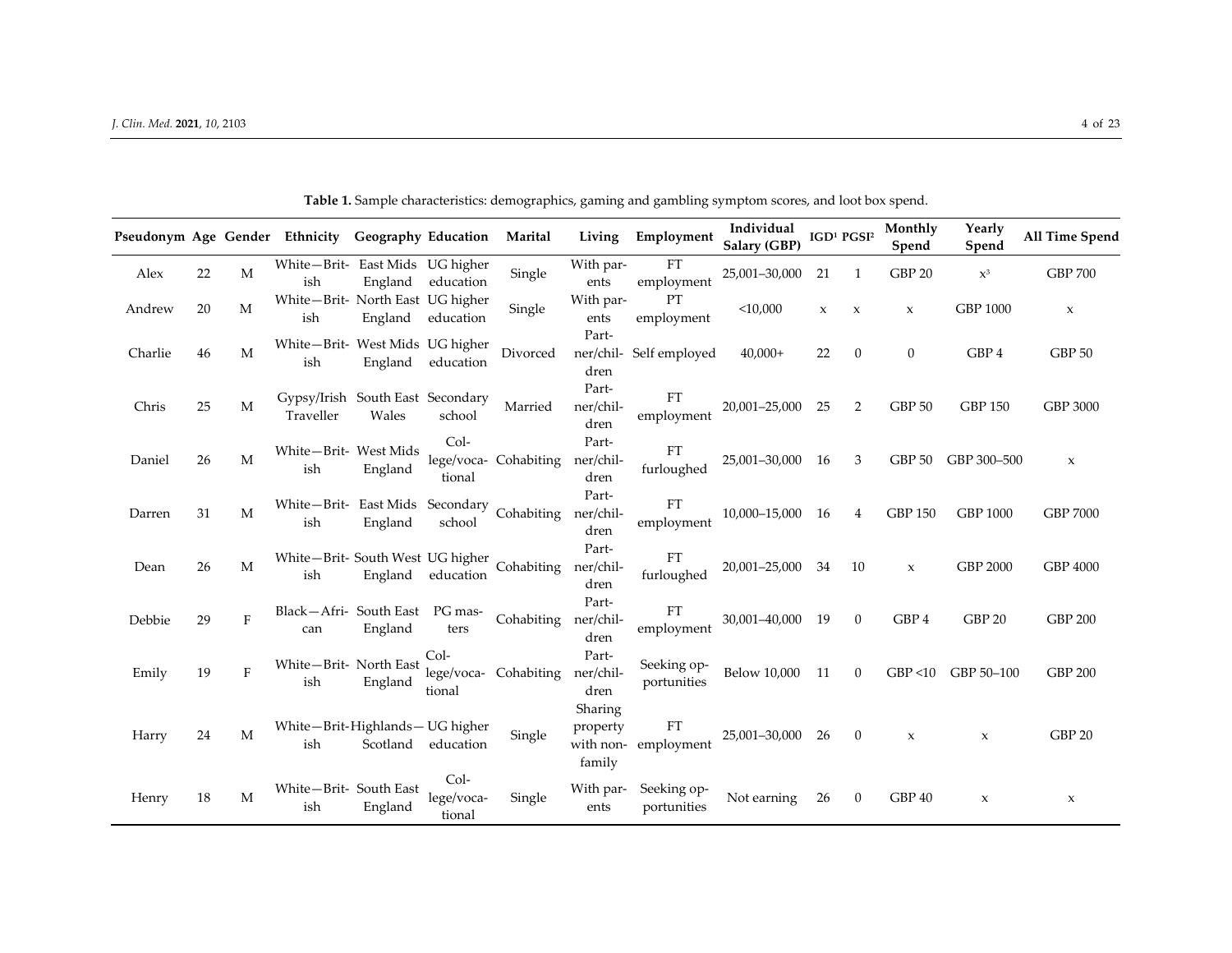| Ian     | 22 | M       | White-Brit- South West UG higher                                                                 |                      |                   | Single                | Student    | FT education Not earning |                          | 29 | 8                | <b>GBP 100</b>      | GBP 300           | GBP 4000        |
|---------|----|---------|--------------------------------------------------------------------------------------------------|----------------------|-------------------|-----------------------|------------|--------------------------|--------------------------|----|------------------|---------------------|-------------------|-----------------|
|         |    |         | ish                                                                                              |                      | England education |                       | housing    |                          |                          |    |                  |                     |                   |                 |
| Kate    | 35 | $\rm F$ | White-Brit- South East UG higher                                                                 |                      |                   | Cohabiting            | With part- | Self employed            | $<$ 10000                | 14 | $\mathbf{0}$     | GBP < 10            | GBP <sub>50</sub> | <b>GBP 100</b>  |
|         |    |         | ish                                                                                              | England              | education         |                       | ner        |                          |                          |    |                  |                     |                   |                 |
|         |    |         |                                                                                                  |                      |                   |                       | Sharing    |                          |                          |    |                  |                     |                   |                 |
| Les     | 28 | M       | $\label{thm:2}$<br>White $-\mathop{\rm Brit}\nolimits^{\mathop{\text{--}}\nolimits}$ South Wales |                      | UG higher         | Single                | property   | FT                       | 30,001-40,000 22         |    | $\theta$         | GBP 4               | GBP <sub>50</sub> | <b>GBP 300</b>  |
|         |    |         | ish                                                                                              |                      | education         |                       |            | with non-employment      |                          |    |                  |                     |                   |                 |
|         |    |         |                                                                                                  |                      |                   |                       | family     |                          |                          |    |                  |                     |                   |                 |
|         |    |         | White-Brit- South West                                                                           |                      | $Col-$            |                       | With par-  |                          |                          |    |                  |                     |                   |                 |
| Mia     | 18 | $\rm F$ | ish                                                                                              | England              | lege/voca-        | Single                | ents       |                          | FT education Not earning | 31 | $\theta$         | GBP 30              | $\mathbf x$       | $\mathbf x$     |
|         |    |         |                                                                                                  |                      | tional            |                       |            |                          |                          |    |                  |                     |                   |                 |
| Natalie | 56 | $\rm F$ | White-Brit- South East UG higher Prefer not to                                                   |                      |                   |                       | Living     | Living with              | Not earning              | 15 | $\mathbf{0}$     |                     | <b>GBP 100</b>    | <b>GBP 100</b>  |
|         |    |         | ish                                                                                              | England              | education         | say                   | alone      | disability               |                          |    |                  | $\boldsymbol{\chi}$ |                   |                 |
|         |    |         | White-Brit- South West                                                                           |                      | Col-              |                       | Part-      | FT                       |                          |    |                  |                     |                   |                 |
| Neil    | 44 | M       | ish                                                                                              | England              |                   | lege/voca- Cohabiting | ner/chil-  | employment               | Above 40,000 18          |    | 18               | GBP <sub>25</sub>   | GBP 300           | GBP 1200        |
|         |    |         |                                                                                                  |                      | tional            |                       | dren       |                          |                          |    |                  |                     |                   |                 |
|         |    |         | White-Brit- South West                                                                           |                      | PG                | In a relation-        | Part-      | FT                       |                          |    |                  |                     |                   |                 |
| Oscar   | 34 | M       | ish                                                                                              | Wales                | masters           | ship                  | ner/chil-  |                          | 20,001-25,000 19         |    | $\overline{0}$   | GBP 3.50            | GBP 40            | <b>GBP 160</b>  |
|         |    |         |                                                                                                  |                      |                   |                       | dren       | furloughed               |                          |    |                  |                     |                   |                 |
|         |    |         | White-Brit- North West                                                                           |                      | $Col-$            |                       | Part-      | FT                       |                          |    |                  |                     |                   |                 |
| Paul    | 40 | M       | ish                                                                                              | England              | lege/voca-        | Married               | ner/chil-  | employment               | 30,001-40,000            | 22 | $\overline{4}$   | GBP <sub>60</sub>   | <b>GBP 700</b>    | GBP 3000        |
|         |    |         |                                                                                                  |                      | tional            |                       | dren       |                          |                          |    |                  |                     |                   |                 |
|         |    |         | White-Brit- South East                                                                           |                      | $Col-$            |                       | With par-  | PT                       |                          |    |                  |                     |                   |                 |
| Roger   | 18 | M       | ish                                                                                              | England              | lege/voca-        | Single                | ents       | furloughed               | 10,000-15,000            | 20 | 4                | $\boldsymbol{\chi}$ | $\mathbf x$       | <b>GBP 1000</b> |
|         |    |         |                                                                                                  |                      | tional            |                       |            |                          |                          |    |                  |                     |                   |                 |
|         |    |         | White-Brit- North East                                                                           |                      | $Col-$            |                       | Part-      | PT                       |                          |    |                  |                     |                   |                 |
| Sarah   | 29 | $\rm F$ | ish                                                                                              | England              | lege/voca-        | Married               | ner/chil-  | employment               | $<$ 10,000               | 18 | $\mathbf{0}$     | $\boldsymbol{\chi}$ | $\mathbf x$       | GBP 15          |
|         |    |         |                                                                                                  |                      | tional            |                       | dren       |                          |                          |    |                  |                     |                   |                 |
| Seb     | 21 | M       | White-Brit- North East Secondary                                                                 |                      |                   | Single                | Living     | FT education Not earning |                          | 20 | $\mathbf{0}$     | $\mathsf X$         |                   | <b>GBP 250</b>  |
|         |    |         | ish                                                                                              | Scotland             | school            |                       | alone      |                          |                          |    |                  |                     | $\mathbf x$       |                 |
| Sharon  | 24 | F       | Chinese                                                                                          | South East           | PG mas-           | Single                | With par-  | Other                    | N/A                      | 24 | $\boldsymbol{0}$ |                     | GBP 30            | <b>GBP 100</b>  |
|         |    |         |                                                                                                  | England              | ters              |                       | ents       |                          |                          |    |                  | $\boldsymbol{\chi}$ |                   |                 |
|         |    |         | White-                                                                                           | North West UG higher |                   |                       |            | FT                       |                          |    |                  |                     |                   |                 |
| Spencer | 28 | M       | Eastern Eu-                                                                                      |                      | England education | Single                | Alone      | employment               | $40,001+$                | 20 | $\mathbf{0}$     | $\mathbf{0}$        | $\mathbf{0}$      | GBP 50-60       |
|         |    |         | ropean                                                                                           |                      |                   |                       |            |                          |                          |    |                  |                     |                   |                 |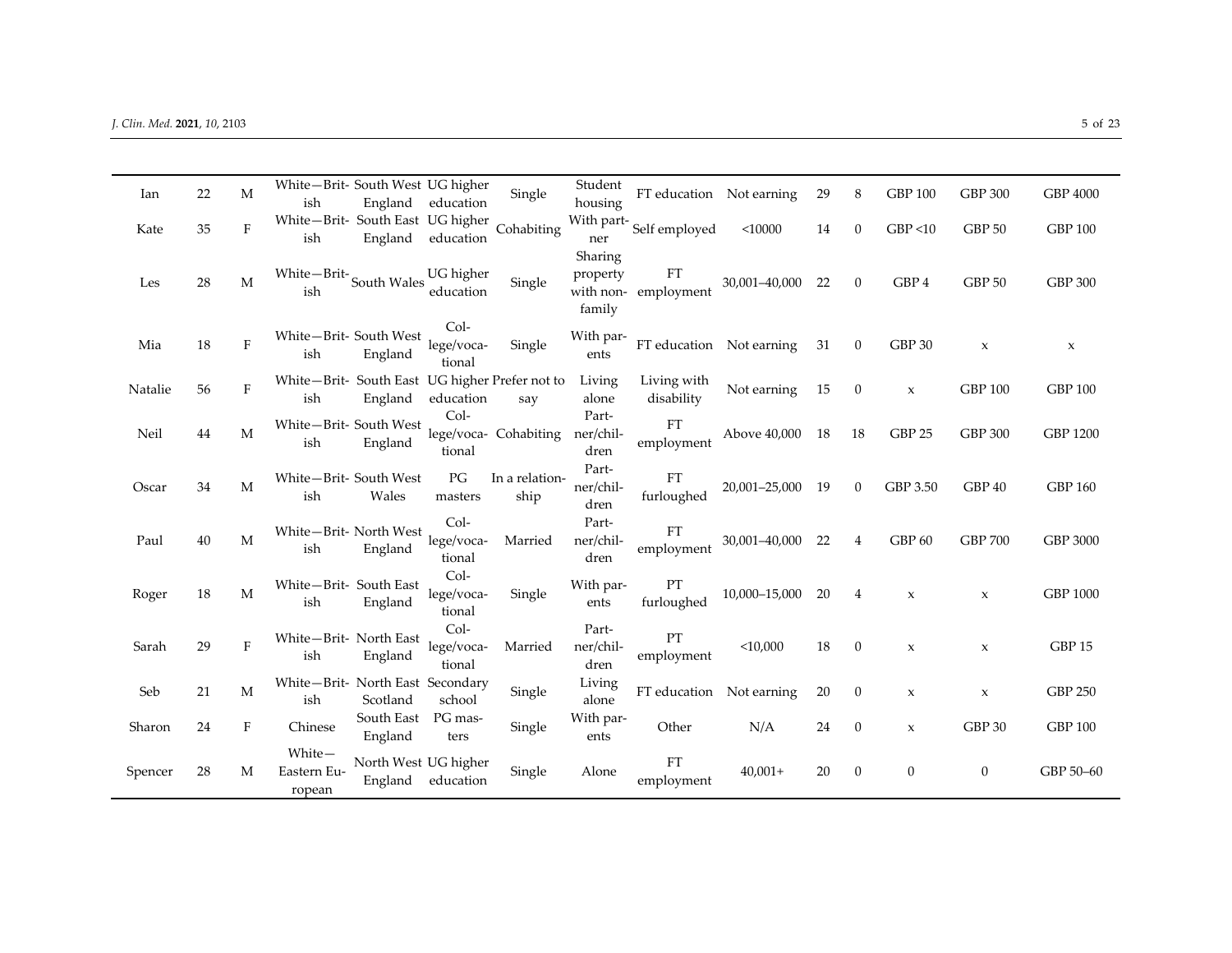| Susan    | 22 | F | White-Brit- West Mids UG higher In a relation- With par- |         |            |            |           | FT education Not earning |               | 22  | $\Omega$ | ⋏                     | GBP 30         | <b>GBP 250</b> |
|----------|----|---|----------------------------------------------------------|---------|------------|------------|-----------|--------------------------|---------------|-----|----------|-----------------------|----------------|----------------|
|          |    |   | ish                                                      | England | education  | ship       | ents      |                          |               |     |          |                       |                |                |
| Tom      | 29 | M | White-Brit- North West UG higher                         |         |            | Single     | Living    | Other                    | Below 10,000  | 15  | $\left($ | GBP 2.50              |                | GBP 30         |
|          |    |   | ish                                                      | England | education  |            | alone     |                          |               |     |          |                       |                |                |
|          |    |   | White-Brit- South West                                   |         | Col-       |            | Part-     | <b>FT</b>                |               |     |          |                       |                |                |
| Victoria | 29 | F | ish                                                      | England | lege/voca- | Married    | ner/chil- | employment               | 30,001-40,000 | -20 | $\Omega$ | GBP 20-50 GBP 240-600 |                | X              |
|          |    |   |                                                          |         | tional     |            | dren      |                          |               |     |          |                       |                |                |
|          |    |   | White-Brit-South West                                    |         | PG         |            | Part-     | FT                       |               |     |          |                       |                |                |
| Zack     | 29 | М | ish                                                      | England | masters    | Cohabiting | ner/chil- | employment               | 15,001-20,000 | -14 |          | GBP 20-80             | <b>GBP 100</b> | <b>GBP 300</b> |
|          |    |   |                                                          |         |            |            | dren      |                          |               |     |          |                       |                |                |

Internet Gaming Disorder Scale IGD‐SF9 [29]; Problem Gambling Severity Index (PGSI) [28]**;** "x" refers to an answer not known or given.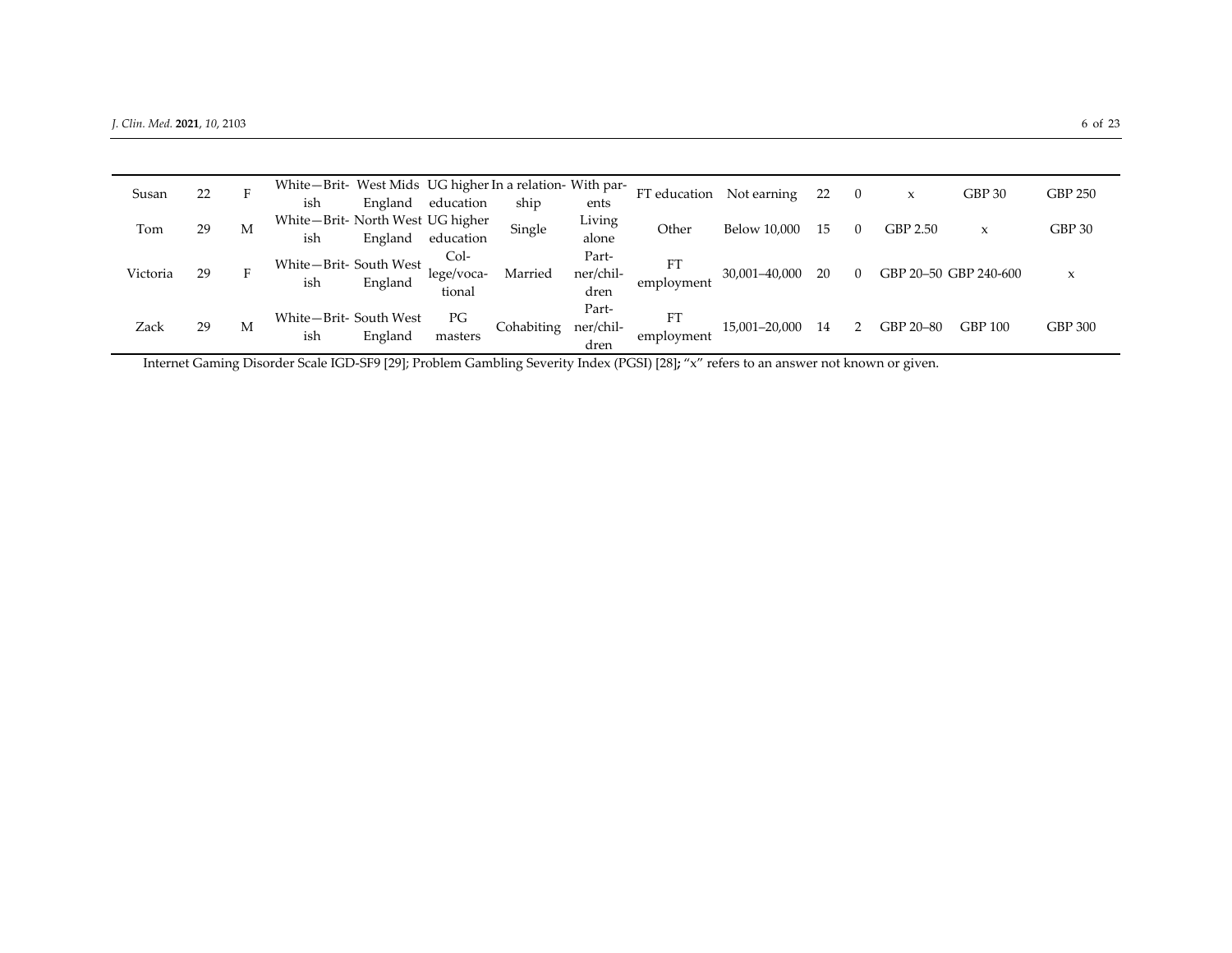#### *2.4. Analytical Process*

Interviews were conducted by L.L.N. (*n*=14), S.G.S. (*n*=13) and T.R. (*n*=1), transcribed verbatim, and imported into NVIVO 12 (Manufactured by QSR, Melbourne, Australia). To support credibility, transferability and dependability, researchers utilised journaling and notation throughout data collection, coding, streamlining, theming and analysis. Re‐ flexive thematic analysis [31] was carried out, following Braun and Clarke's six steps [32], and was wholly inductive, with themes dictated by the data. Steps 1–3 (familiarisation with the data, coding, and generation of initial themes) were conducted by the researcher who collected the data, but 6 transcripts were exchanged between L.L.N. and S.G.S., and coded inductively and naively for comparison; to ascertain clarity, consistency and ensure outcomes were fully explored and extracted. J.L. audited data collection, coding and streamlining choices, and O.S. and H.L. blind‐coded 3 transcripts to enhance trustworthi‐ ness.

Steps 4–6 (reviewing, defining and naming the themes) occurred through several full-team discussions, to ensure all themes were supported by the data and none were overlooked, and checked for coherence and consistency. The multidisciplinary research team's varying epistemological and ontological stances were respected, and we followed principles of consensual qualitative analysis [33]. All themes were agreed upon and re‐ tained, and L.L.N. then conducted a line‐by‐line reading of all transcripts to ensure all codes were assigned to the most appropriate theme.

#### *2.5. Ethics*

Ethical approval was granted by Research Ethics Committees at University of Wol‐ verhampton (Approval Code: 143208) and Plymouth University (Approval code: 19/20‐ 1219), and BPS Ethical Principles were followed throughout.

### **3. Results**

#### *3.1. Participants*

Table 1 summarises sample demographic characteristics, PGSI and IGD scores, and loot box expenditure. Most participants reported playing on multiple platforms (24/28 played at least two of console, mobile and personal computer (PC), and most engaged in multiple play styles, but some specialised in co-operative, competitive, or solo modes. We did not collect checklist data on games or genres played, but within interviews, participants reported a diverse range of game genre preferences, encompassing sports‐based competitive games (e.g., "FIFA"); first-person and team shooter games (e.g., "Call of Duty"); role‐play games (e.g., "Grand Theft Auto"); Massively Multiplayer Online Role Playing Games (MMORPGs) (e.g., "World of Warcraft"); Battle Royale (e.g., "Fortnite"), and mobile games (e.g., "Candy Crush").

#### *3.2. Loot Box Motivators—Thematic Analysis*

Through inductive thematic analysis, we categorised nuanced, interconnected fac‐ tors that influenced loot box engagement into seven overarching themes (with sub‐ themes). These are summarised in Figure 1, below, with illustrative quotations in Table 2 and numbers of participants who spoke of each theme presented in Tables 3 and 4; but as caution is required in interpreting numbers as indicators of prevalence/significance [34] we utilised the terms "some" (1–8 participants), "many" (9–18 participants), and "most" (19–28 participants). As we present each theme, we highlight any notable features of the participants who endorsed that theme, e.g., if it seemed to be particularly frequently referred to by a certain demographic, or by those scoring above threshold for problematic gambling and/or gaming. Where we do not mention any such effect, it can be assumed that we noted no striking patterns. We restricted these observations to differences that were particularly salient, to avoid the risk of overstating the importance of random vari‐ ation within a small sample.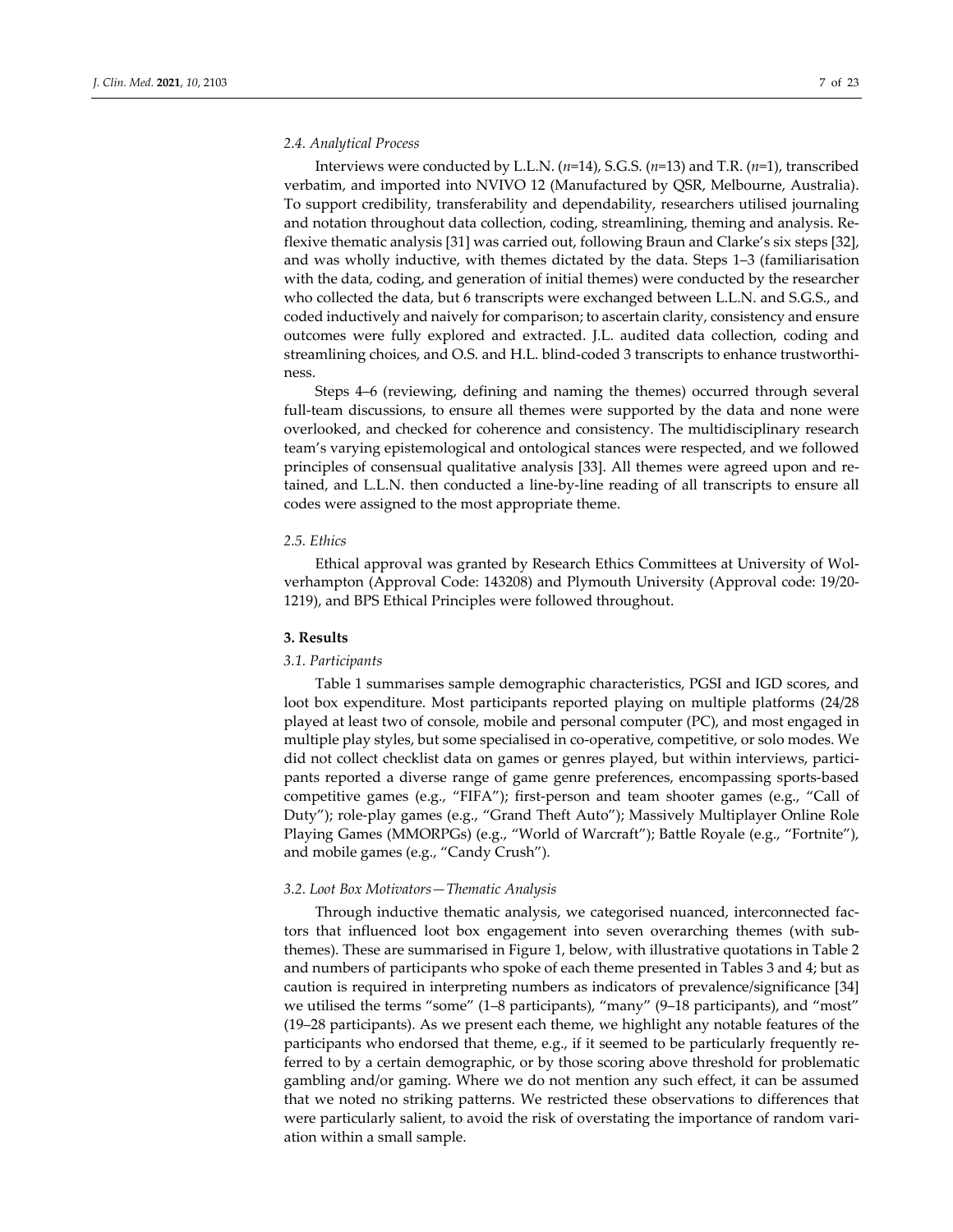

**Figure 1.** Motivations related to themes and subthemes identified from qualitative interviews*.*

### **Table 2.** Illustrative quotations by theme.

|                                                                                                                                                                                                                                                                                                                                                                                                                                                                                                             | <b>Opening Experience</b>                                                                                                                                                                                                                  |                                                                                                                                                                                                                                                                                                             |
|-------------------------------------------------------------------------------------------------------------------------------------------------------------------------------------------------------------------------------------------------------------------------------------------------------------------------------------------------------------------------------------------------------------------------------------------------------------------------------------------------------------|--------------------------------------------------------------------------------------------------------------------------------------------------------------------------------------------------------------------------------------------|-------------------------------------------------------------------------------------------------------------------------------------------------------------------------------------------------------------------------------------------------------------------------------------------------------------|
| <b>Box-Related Factors</b>                                                                                                                                                                                                                                                                                                                                                                                                                                                                                  |                                                                                                                                                                                                                                            | <b>Opener-Related Factors</b>                                                                                                                                                                                                                                                                               |
| "if I buy a loot box now, they definitely make it exciting to do thisthere's a lot of "It was fun, you got what you wanted or you didn't; it was still all good fun." (Na-<br>animation that comes with it and that's quite exciting and thrilling." (Susan)<br>"It's, like, a walkout scene, so each player it would be, like, "striker! Left" or<br>"striker, Portugal" and it will start to show the cards after, six seconds of when<br>you opened the packIt's definitely become more addictive" (Ian) | <b>Value of Box Contents</b>                                                                                                                                                                                                               | talie)<br>"Just like a rusha rush of excitementjust pleasure, really, it was like a hitEspe-<br>cially if you got a good player, like, a rare player. It was just, like ultimately winning"<br>(Sharon)                                                                                                     |
| Financial                                                                                                                                                                                                                                                                                                                                                                                                                                                                                                   | Aesthetic/Cosmetic                                                                                                                                                                                                                         | Functional                                                                                                                                                                                                                                                                                                  |
| "If you got a good playerit was, like, ultimately winning<br>virtual currency, because you could sell that player for virtual<br>currency, so that's what it was all about." (Sharon)<br>"If I put in a load of money in at the start, I'm going to create<br>a lot more money for the future." (Ian)                                                                                                                                                                                                       | "It's just an opportunity for you to buy the skin<br>and buy something that you think looks good"<br>(Les)<br>"there was quite a lot of in-game shame for peo-<br>ple who just have the default skins on weapons<br>and characters." (Mia) | "I sit here and think how much am I going to use this<br>thing" (Spencer)<br>"it's not so much for display, but for advancement, for<br>me" (Susan)                                                                                                                                                         |
|                                                                                                                                                                                                                                                                                                                                                                                                                                                                                                             | <b>Game-Related Elements</b>                                                                                                                                                                                                               |                                                                                                                                                                                                                                                                                                             |
| Progression                                                                                                                                                                                                                                                                                                                                                                                                                                                                                                 | Skip the Grind                                                                                                                                                                                                                             | Pay to Win                                                                                                                                                                                                                                                                                                  |
| "I play some of the puzzle games, mainly on my phoneand<br>sometimes if a level's been driving me bonkers for ages and<br>I'm one move away, and I've run out of lives, I'll pay a pound<br>for an extra life." (Kate)                                                                                                                                                                                                                                                                                      | "You can either spend a lot of time grinding it<br>for free or you can, like, cheat, well-not cheat,<br>but shortcut your way in by just spending<br>money and just getting the content as well"<br>(Sharon)                               | "just wanting to be able to do better, so, in the games<br>where it give you items, and, so, you get that special item<br>that will help you outbeat that last boss, or help beat<br>more people online." (Paul)                                                                                            |
| Pay to Play                                                                                                                                                                                                                                                                                                                                                                                                                                                                                                 | <b>Enhanced Game Experience</b>                                                                                                                                                                                                            | <b>Investing in Games</b>                                                                                                                                                                                                                                                                                   |
| "I don't like it but it's a necessity, for the sake of me being<br>able to play" (Roger)<br>"if you don't buy packs or you don't' grind the game for<br>hoursit's just not possible to be competitive." (Oscar)<br>"if the rest of my team are quite far ahead within a game and I<br>need to catch up to that pointI would fork out." (Emily)                                                                                                                                                              | "I had a lot of fun playing the gamehaving<br>the gameplay, giving me new weapons, making<br>my characters more strongermade it more<br>fun." (Harry)                                                                                      | "I like to give back to the developers of it if it's some-<br>these load outs, from the loot box were affecting thing that I think looks cool or I'm kind of interested in."<br>(Tom)<br>"Most of these games that offer them are free to play, so<br>others, some people justify the purchase, saying this |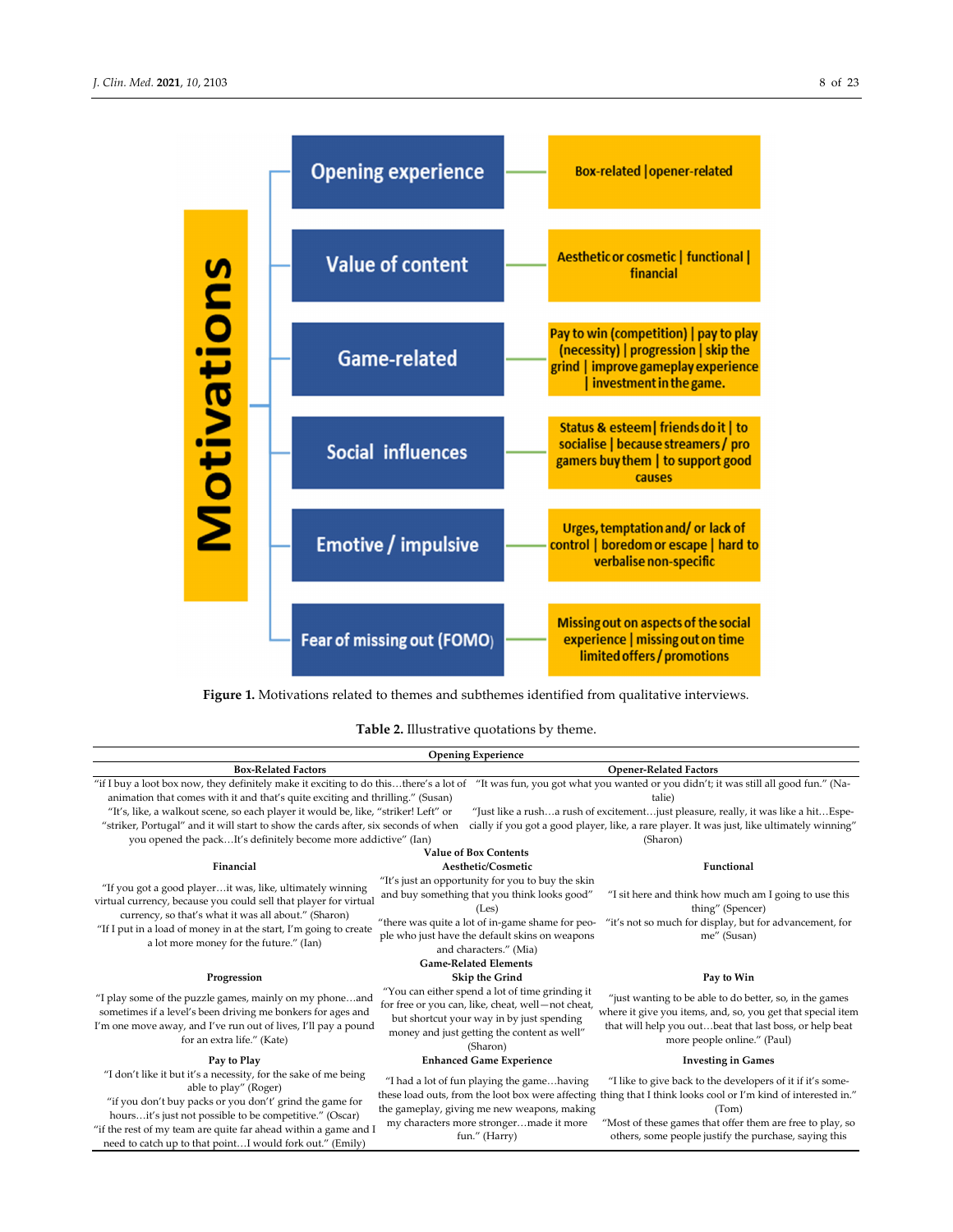game gives me entertainment, so I'm going to pay for it." (Roger)

"You could brag to the lads at work, "I just packed so and so I'm then comparing myself to him, because he's in a pack last night…" (Darren)

"It was very important to get those achievements and to get "everybody else was doing it, like, 'ah, yeah you these limited‐edition items that no one else had, it was kinda like a status thing…in these types of games, you were put higher on the social ranks if you could display these

skins…"oh look at everything that I've got," you know? There's that power that comes behind with it." (Susan)

### **Social Factors** "It might be that my friend Gerard gets a really

cool skin, and I'm like "well, now I want it", or,

got it and I don't" (Zack) haven't got it'… I'd probably give in to peer

pressure" (Chris) "if you have a default skin, a default load out…they'll just be rude to you…to get some more respect in the game you do have to have, skins and stuff, but it's another motivation."

(Mia)

#### **Status and Esteem Influence of Friends/Others Influence of Streamers and/or Pro‐Gamers**

"The influence online is crazy, if there wasn't influence, I don't think there would be more sales of loot boxes...' (Ian)

"You look at some of the reactions on YouTube and it's like; if you pull a good player, people go absolutely crazy, like, 'YES! YES! YES!' because you pulled that amazing item" (Ian)

#### **Socialising To Support Good Causes**

"I'd be out with my friends a few of us would all normally play FIFA and we'd be like "oh, actually shall we all just throw like a tenner on some packs?"…see what we can get." (Oscar)

chatting to and they're opening loot boxes, and you can, it's a shared experience, they're, like "ah, great you go that you wanted", you know, or "ah, sorry about that—maybe next time" and it's the same, you're the same with them, it's a kind of camaraderie, almost, like disappointment on a social scale or happiness on a social scale." (Natalie)

"it was always very difficult to resist the temptation" (Seb) hold on, I'm a little bit bored, I don't really want "I realised that was an addiction but then it kept slipping my to watch TV, I know, I'll open some FIFA packs, mind and every time it slipped my mind it sort of got re‐ placed with 'oh when can I buy more, when do I get more money, when can I buy more'" (Neil)

"If I'm opening a loot box and there's other people that I'm "They do charity events once a year, or a couple of times a year, where it says like 'spend GBP 10 and you will get this rideable mount' and you just move around on it, you fly around on it, and it looks special, and all the money will go to charity…the money goes to a cause"(Roger)

## **Emotive/Impulsive Motivations**

"Sometimes you sit there, and you think, 'well, and buy some games add‐ons' and, you know, I'm sure I'm not the first person to say 'well, I'm just bored…I'll put money on needlessly'" (Dar‐ ren) '

**Urges, Temptation and/or Lack of Control Boredom or Escapism Hard to Verbalise, Non‐Specific Motivations**

"Well, why I did, that's a tough one isn't it, the why is probably just the, I don't know" (Spencer) "I don't know, really—it's a bit embarrassing in a group of 20‐year‐olds, 21‐year‐olds now, you know, like, to be sitting there putting hundreds of pounds in to what is a football game on Xbox." (Sharon)

#### **Fear of Missing Out**

"fear of missing out, that's the, that's what people are most vulnerable to—especially if they're just getting in to a game and they think 'oh wow, I want to really get into this and do well in this game' or something, and then they put a time limited event on and you think 'hang on a minute...maybe I need to buy something'" (Sharon) **Triggers/Facilitators**

"…they would give you, like, 20% extra free if you spent GBP on, which brought the rate up and a lot of peo‐ 80 straight up, as opposed to just 20, or they give you a better pack with more chance of getting a good player if you spent more money on the game, so more money on the pack." (Sharon)

**Promotions Special (Time‐Limited) Events Ease of Purchase** "they would have this time‐limited event going ple… would end up resorting to buying, addi‐ tional tickets to try and roll for the unit they want" (Sharon)

tinue to put money in, and money in" (Ian)

"you could link a card to your account…it doesn't feel like you're spending money…you're not seeing any money exchange hands." (Paul)

"the advertising is so good…that's why you con‐ it's like, buy, done…I could spend GBP 500 in five sec‐ "When you're gambling online, you have to go through the whole system of signing up, and confirming…on PS4 onds." (Ian)



**Table 3.** Distribution of themes across the sample for opening experience, value of content, game related and social influences.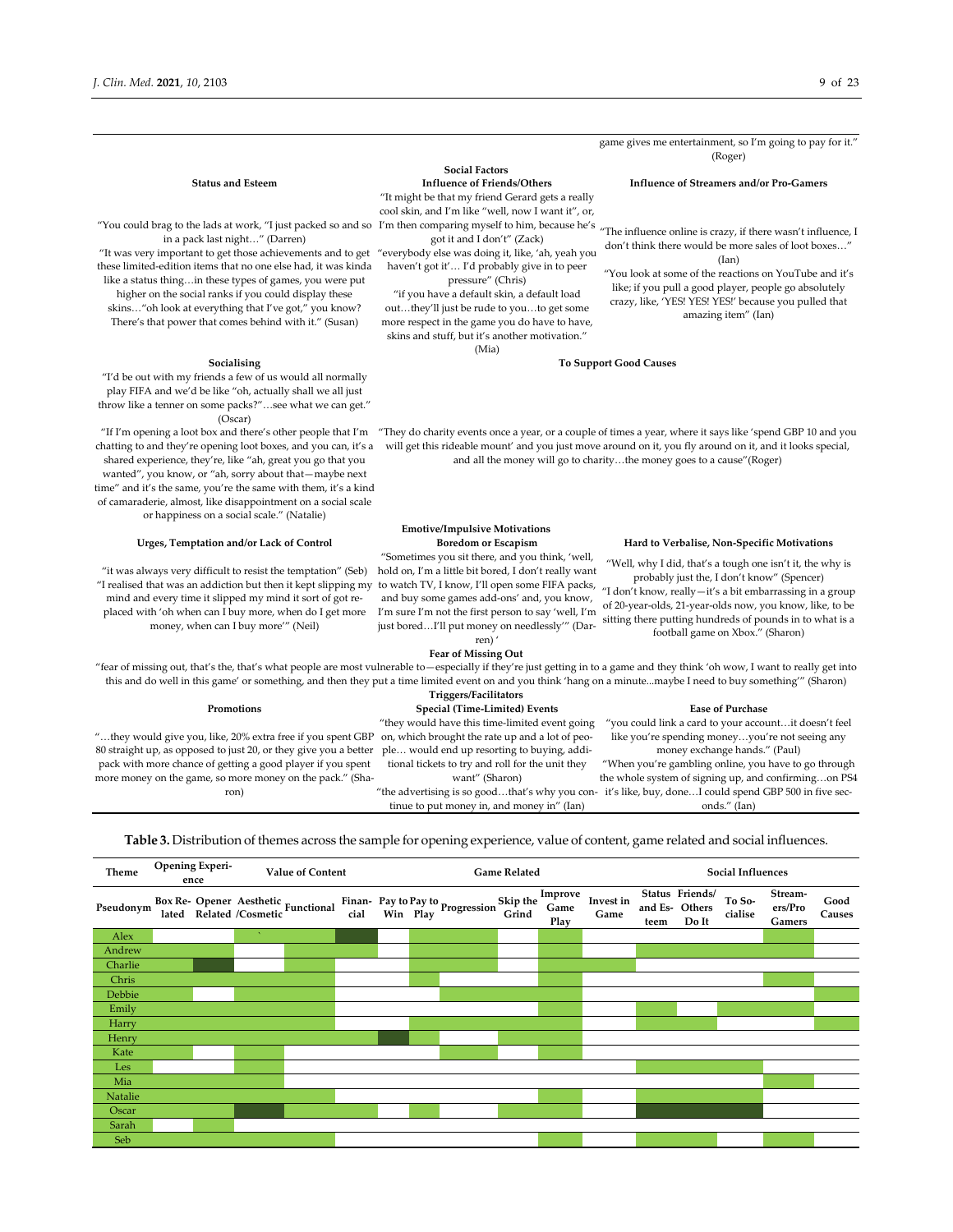

Key: "some" = 1–8 participants; "many" = 9–18 participants; "most" = 19–28 participants. Coloured cells mean that a theme was endorsed. Green = participants below cutoffs for problematic gaming and gambling. Blue = participants scoring 3+ on PGSI (i.e., those with "at risk" gambling). Red = participants scoring 8+ on PGSI (i.e., "problem gamblers"). Purple = par‐ ticipants scoring both 32+ on IGD and 8+ on PGSI (NB: there were no participants scoring 32 or above on IGD who did not also score 3 or above on PGSI). Darker‐shaded cells = a participant spoke about a motivation in general terms (i.e., as something that they thought motivated others rather than endorsing it as a personal motivation.

**Table 4.** Distribution of themes across the sample for emotive/impulsive influences, fear of missing out, type of gamer and style of gaming.

| Theme      |                                         | <b>Emotive/Impulsive Influences</b> | Fear of Missing Out |                                                                   | <b>Type of Gamer</b>                               |        | <b>Style of Gaming</b> |      |      |                                      |      |
|------------|-----------------------------------------|-------------------------------------|---------------------|-------------------------------------------------------------------|----------------------------------------------------|--------|------------------------|------|------|--------------------------------------|------|
| Pseudonym  | Urges/Tempta-Boredom or<br>tion/Control | ${\bf E}$                           | specific            | Hard to Ver- Missing Out<br>balise/Non- on Social Ex-<br>perience | Missing Out<br>on Time of-<br>fers/Promo-<br>tions | Mobile | PC                     |      |      | Console Cooperative Competitive Solo |      |
| Alex       |                                         |                                     |                     |                                                                   |                                                    |        |                        |      |      |                                      |      |
| Andrew     |                                         |                                     |                     |                                                                   |                                                    |        |                        |      |      |                                      |      |
| Charlie    |                                         |                                     |                     |                                                                   |                                                    |        |                        |      |      |                                      |      |
| Chris      |                                         |                                     |                     |                                                                   |                                                    |        |                        |      |      |                                      |      |
| Debbie     |                                         |                                     |                     |                                                                   |                                                    |        |                        |      |      |                                      |      |
| Emily      |                                         |                                     |                     |                                                                   |                                                    |        |                        |      |      |                                      |      |
| Harry      |                                         |                                     |                     |                                                                   |                                                    |        |                        |      |      |                                      |      |
| Henry      |                                         |                                     |                     |                                                                   |                                                    |        |                        |      |      |                                      |      |
| Kate       |                                         |                                     |                     |                                                                   |                                                    |        |                        |      |      |                                      |      |
| Les        |                                         |                                     |                     |                                                                   |                                                    |        |                        |      |      |                                      |      |
| Mia        |                                         |                                     |                     |                                                                   |                                                    |        |                        |      |      |                                      |      |
| Natalie    |                                         |                                     |                     |                                                                   |                                                    |        |                        |      |      |                                      |      |
| Oscar      |                                         |                                     |                     |                                                                   |                                                    |        |                        |      |      |                                      |      |
| Sarah      |                                         |                                     |                     |                                                                   |                                                    |        |                        |      |      |                                      |      |
| Seb        |                                         |                                     |                     |                                                                   |                                                    |        |                        |      |      |                                      |      |
| Sharon     |                                         |                                     |                     |                                                                   |                                                    |        |                        |      |      |                                      |      |
| Spencer    |                                         |                                     |                     |                                                                   |                                                    |        |                        |      |      |                                      |      |
| Susan      |                                         |                                     |                     |                                                                   |                                                    |        |                        |      |      |                                      |      |
| Tom        |                                         |                                     |                     |                                                                   |                                                    |        |                        |      |      |                                      |      |
| Victoria   |                                         |                                     |                     |                                                                   |                                                    |        |                        |      |      |                                      |      |
| Zack       |                                         |                                     |                     |                                                                   |                                                    |        |                        |      |      |                                      |      |
| Daniel     |                                         |                                     |                     |                                                                   |                                                    |        |                        |      |      |                                      |      |
| Darren     |                                         |                                     |                     |                                                                   |                                                    |        |                        |      |      |                                      |      |
| Paul       |                                         |                                     |                     |                                                                   |                                                    |        |                        |      |      |                                      |      |
| Roger      |                                         |                                     |                     |                                                                   |                                                    |        |                        |      |      |                                      |      |
| <b>Ian</b> |                                         |                                     |                     |                                                                   |                                                    |        |                        |      |      |                                      |      |
| Neil       |                                         |                                     |                     |                                                                   |                                                    |        |                        |      |      |                                      |      |
| Dean       |                                         |                                     |                     |                                                                   |                                                    |        |                        |      |      |                                      |      |
| Total      | 19                                      | 6                                   | $\overline{4}$      | 12                                                                | 18                                                 | 22     | 15                     | 23   | 15   | 22                                   | 22   |
| Amount     | Most                                    | Some                                | Some                | Many                                                              | Many                                               | Most   | Many                   | Most | Many | Most                                 | Most |

Key: "some" = 1–8 participants; "many" = 9–18 participants; "most" = 19–28 participants. Coloured cells mean that a theme was endorsed. Green = participants below cutoffs for problematic gaming and gambling. Blue = participants scoring 3+ on PGSI (i.e., those with "at risk" gambling). Red = participants scoring 8+ on PGSI (i.e., "problem gamblers"). Purple = participants scoring both 32+ on IGD and 8+ on PGSI (NB: there were no participants scoring 32 or above on IGD who did not also score 3 or above on PGSI). Darker‐shaded cells = a participant spoke about a motivation in general terms (i.e., as something that they thought motivated others rather than endorsing it as a personal motivation).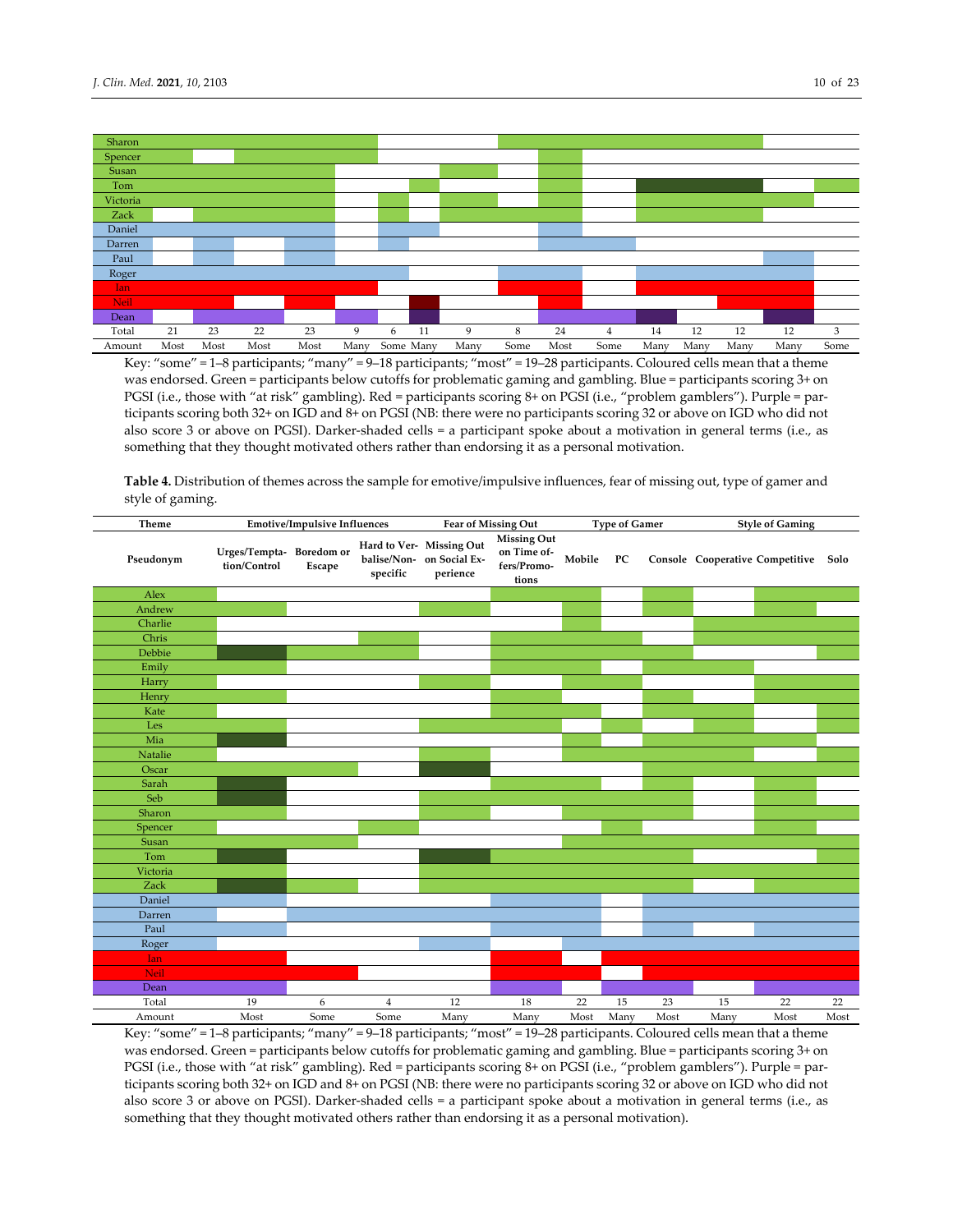#### *3.3. Opening Experience*

The rewarding nature of opening the loot box directly motivated many participants, and this theme encompassed both features of the box-opening and the feelings that this evoked.

Many loot boxes provided a drawn‐out opening experience with exciting visual, au‐ ditory and haptic feedback, which most participants described finding "exciting"/"thrill‐ ing"/"entertaining" and, thus, motivating. Some described how games use a theatrical "reveal" with teasers to capitalise on this ("it's very drawn out, it's very theatrical, it's 'Oh my god, psssh, here's your card, psssh…OH MY GOD, IT'S RONALDO…oh, no it's some bum'" (Oscar)). These simulated "near misses" were described as particularly engaging, and some highlighted an addictive quality in their reaction to them ("the way the animation played out…like, "ooh, I wonder who I got there"…you just, sort of, got addicted to that" (Sharon)), demonstrating the link between features of the opening experience and the opener's reactions.

Some participants reported pleasure from simply opening the box, but enjoyment of a sense of "winning"/"success" upon opening, and excitement at discovering what is in‐ side ("it's just exciting...to see if it's what you wanted" (Susan)) suggest that the enjoyment of opening the box is difficult to separate from the contents and their value (discussed under the next theme).

Most reported thrill and excitement (or a "buzz"/"rush") when opening boxes, due to the anticipation of winning something good—resonating with language often used in relation to gambling. Some described the excitement as fleeting, with a cycle of tension and release between purchases and one remarked on having "that pent up wait, like… aggression of not having enough money to buy them" followed by "excitement of realising I had the money to buy them." (Neil).

The potential for the box to contain something of value was, for almost everyone, crucial to generating excitement, although one individual (a frequent, cross-platform multistyle/genre gamer) enjoyed the opening experience in itself (even enjoying a loot box simulator with no bearing on gameplay: "you don't actually spend money but…even just doing that…was thrilling" (Susan)). Susan's preference for cosmetic items and lack of ex‐ plicit social motivations may partially explain why she enjoyed opening boxes even when she did not get the items inside, as she did not "need" them to progress or impress. Inter‐ estingly, despite acknowledging the "thrill" of opening as a motivator, and having gambled in the past, she scored zero on the PGSI (had no problem gambling symptoms), and explicitly valued the ability to obtain excitement and "fulfilment"—"without spending money".

#### *3.4. Value of Box Contents*

Almost unanimously, participants opened boxes because they wanted to know what was inside, but beyond curiosity, they wanted to see if it would be valuable, as value of contents varied considerably, in the ways described below.

#### 3.4.1. Financial Value

Some were motivated to purchase loot boxes for the opportunity to win something worth more than the cost of the box. Often, items obtainable within a loot box can also be bought outright, so if a skin costing GBP 30 in an in‐game shop is found inside a GBP 5 loot box, the individual gains something of superior financial value. Several gamers de‐ scribed this as a motivation—particularly when they could not afford to purchase a desired item outright.

Some referenced the idea that time is a (financially) valuable commodity that can be saved by buying loot boxes, and described weighing the cost of loot boxes against the time it would take to earn them through gameplay (where they can be "earned" via in‐game labour ("grinding")), or referenced how purchasing a loot box containing functional items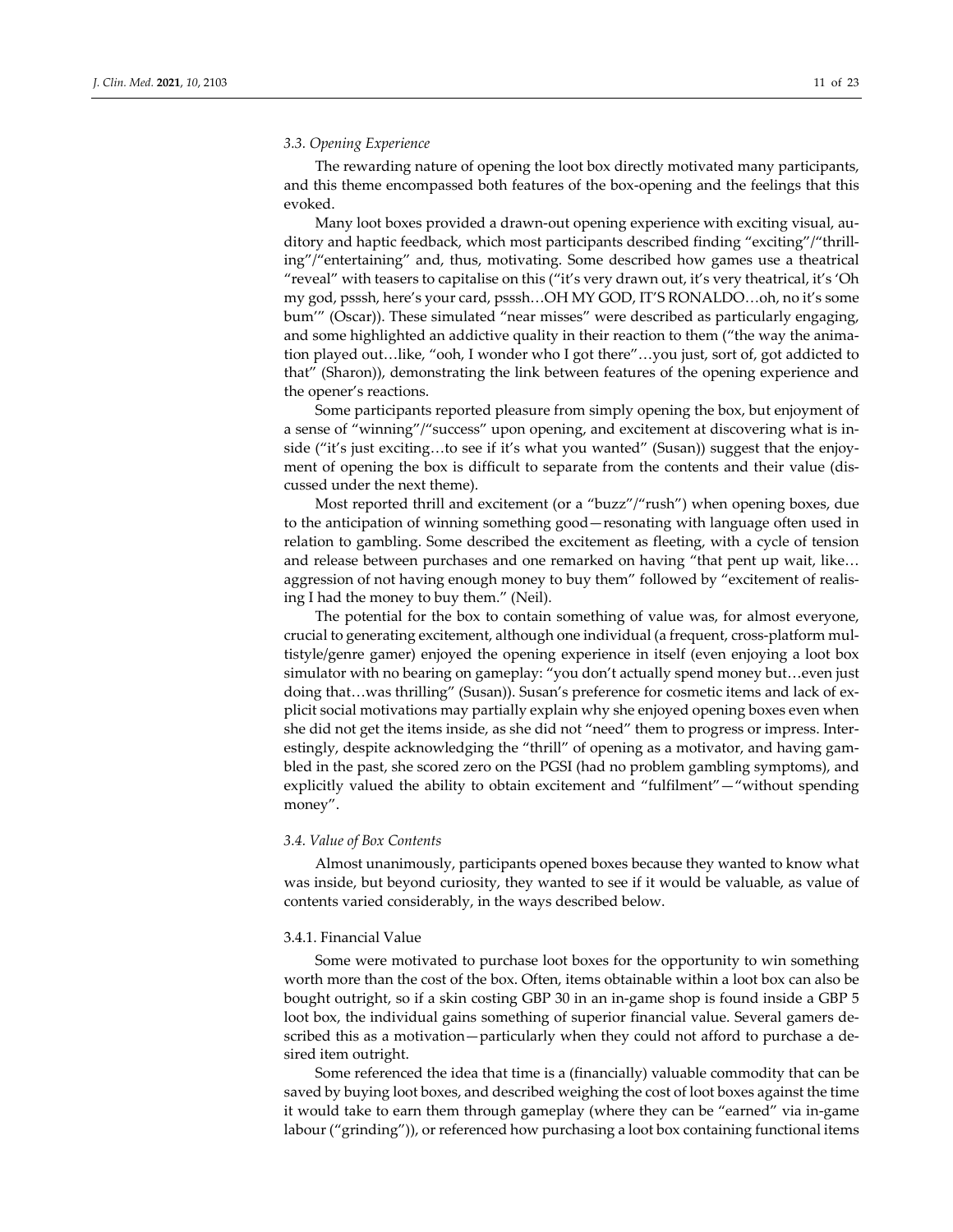could save them what they described as "valuable time" (compared with slower progression through gameplay). While these participants were diverse in their other motivations and most of their demographics, they shared the fact that they were all low/relatively low earners (see Table 1, which may have heightened sensitivity to financial value.

Some referenced the potential to acquire sought-after items which could be sold on (at profit) for gaming or real world currencies, with some even trading loot box contents according to fluctuating value on secondary markets (where people sell digital items for real world currencies external to the source game). While some described decreased opportunities for this (due to gaming companies' restrictions), some described "worka‐ rounds" such as equipping a gaming account with "valuable" items before selling it on. Everyone who highlighted this type of financial motivation spoke of several other motivations, i.e., none bought loot boxes solely for financial gain, and they tended to be amongst the highest spenders on loot boxes within our sample.

#### 3.4.2. Aesthetic or Cosmetic Items

Most participants were motivated by perceived value of aesthetic or cosmetic items (i.e., those with no functional benefit to gameplay or performance); some of which are only available from loot boxes. These skins, costumes, colourful or patterned versions of items, and character dances/animations, held considerable value for many participants. Some simply "liked the look of" the items, and/or felt they enhanced their avatar's appearance ("skins are the main one, if I want to look good." (Ian)). Cosmetic appeal was, for some, based on personal taste (e.g., linked to a movie they enjoyed), but for many it was linked to rare, sought-after or trendy skins, which attract attention due to their rarity and, by extension, value. Many described how social desirability influenced the value of aesthetic items (discussed later, within social factors), where, for example, skins obtained from loot boxes provided in‐game status, and guarded against appearing to be a "default" or a "noob" (i.e., someone new to the game, presumed to lack skill).

#### 3.4.3. Functional Items

Functional items such as a superior guns, vehicles, tools or armour (and by extension, loot boxes potentially housing them), were valued by many participants for their impact upon performance and/or progression, i.e., because they enhance chance of success or progression (against others, or within the game). Some saw value only in functional items ("unless it affects the game‐play, I don't really need it" (Harry)).

For players of competitive games such as first-person shooters, sports, and drivingbased games, the value of a functional item was heavily connected to its ability to increase the chances of beating others. In other game genres, particularly mobile games, functional loot boxes were often sought‐after because their contents aided progression or continued engagement with the game—particularly when the difficulty level outmatched their skill level.

Most participants valued both cosmetic and functional items, but there was typically a preference for one or the other. Those who valued functional, but not cosmetic items tended to view the latter as pointless but harmless, whereas those who valued cosmetic, but not functional items often expressed disapproval of their existence and the concept of "pay to win", via "boosting" or "cheating" ("boosting your way through a game; I don't see the point." (Mia)). The small number of participants who told us that they solely valued functional‐item loot boxes were predominantly males over 30 who played multiple styles of games on multiple platforms (i.e., were relatively 'hardcore' gamers). To better‐ understand factors motivating functional-item loot box purchasing, it is necessary to consider how they impact upon gameplay, alongside purchasers' broader gaming motivations.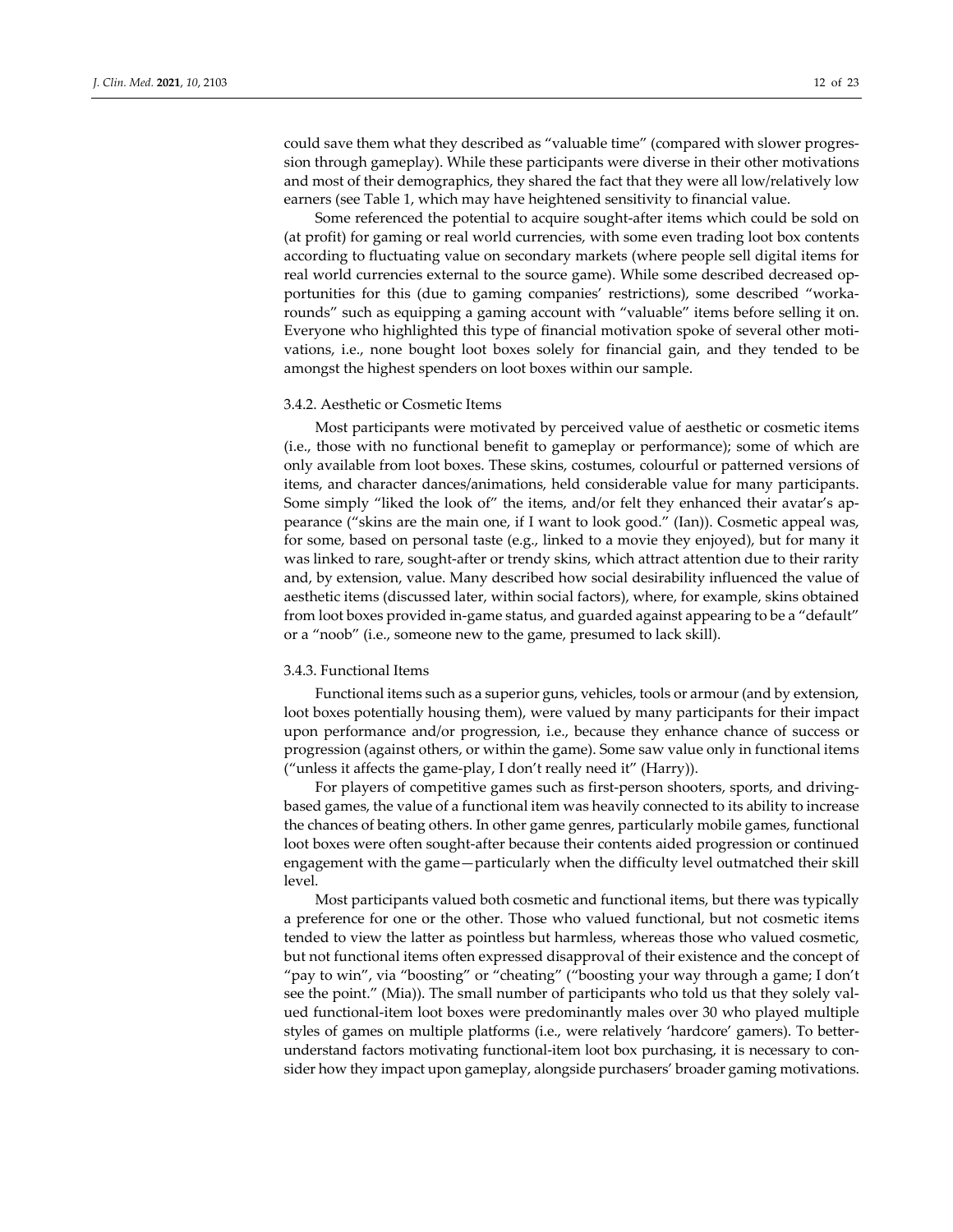#### *3.5. Game‐Related Elements*

#### 3.5.1. Progression

Many spoke of buying loot boxes because their contents facilitated in‐game progres‐ sion, through features such as extra lives, time‐savers or "skips" past sticking points ("I'd do it when I'm just fed up and stuck" (Kate))—prevalently mobile games; almost all of these gamers played mobile games, and solo gaming, amongst other types. Some reflected how in-game mechanics like "pinch points" interact with their desire to overcome obstacles and continue gaming, resulting in the (sometimes reluctant) decision to purchase a loot box.

#### 3.5.2. Skip the Grind

Some described buying loot boxes to "skip the grind"; another progression‐related motive, involving a shortcut past tedious, rather than difficult, content. Conversely, loot boxes can be obtained in some games through grinding, but some described how the high time investment encouraged them to spend money instead ("I could buy some FIFA points here like for GBP 6 rather than me grind for two hours to open one of these packs" (Oscar)).

#### 3.5.3. "Pay to Win"

Some participants described how functional‐item containing loot boxes presented a means of "paying to win", because buying enough boxes can potentially yield items facil‐ itating competitive success, without the player necessarily having to develop skills. While this practice was looked down upon by some, others were attracted to it, and willing to pay for an advantage; all of the latter reported that loot boxes enhanced their gameplay and that they found opening loot boxes exciting, but these features were shared by many other participants, and there were no pronounced distinguishing characteristics about this group.

#### 3.5.4. "Pay to Play"

Many participants were driven to purchase functional-item loot boxes not to seek competitive advantage, but because the practice was so widespread that not doing so created disadvantage. These individuals felt pressured to "pay‐to‐play", i.e., to purchase loot boxes to stand a chance. These participants, who were all males but whose age and other demographics varied, were all competitive gamers (playing popular games such as FIFA and Call of Duty). Some participants described "paying‐to‐play" in a different sense, when coplayers or friends were "ahead" of them—and loot boxes helped catch up, to play alongside them. This links with social motives, discussed later.

#### 3.5.5. Enhanced Gameplay Experience

Almost all participants, regardless of their demographics and gaming preferences, reflected that loot boxes had currently, or in the past, enhanced their gaming experience. This encompassed both those who felt coerced into purchasing loot boxes, and those who did so willingly. Even when people were motivated strongly by the potential impact of box contents on their gameplay, they typically also reported the opening experience to be exciting and important to them; some explicitly described how the chance‐based nature of the boxes enhanced their experience of the game itself ("it just makes the whole expe‐ rience…a lot more interesting" (Sharon)).

#### 3.5.6. Investing in Games

Some participants reported supporting developers or investing in games as a moti‐ vating factor—particularly where the games were "free to play", or by small/independent developers, encapsulating attitudes towards games and games developers, and dovetail‐ ing with the next, "social factors", theme.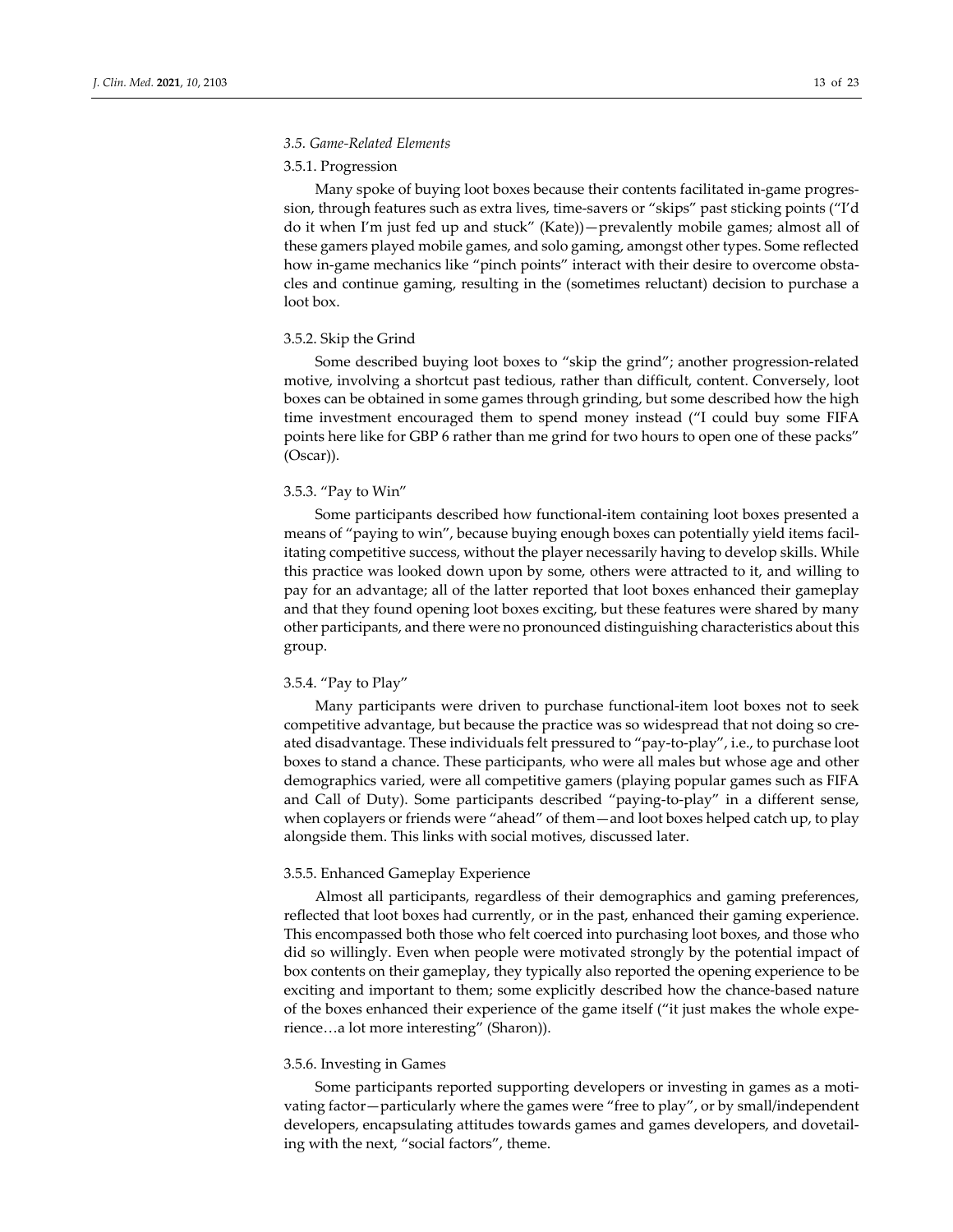#### *3.6. Social Factors*

#### 3.6.1. Status/Esteem

Many participants who played collaborative and/or competitive games described the desire to enhance their status and/or esteem as an important motivator, and some (partic‐ ularly males) spoke of "bragging rights" attached to successful openings, i.e., where rare, special or potent items are obtained, such as high-profile, high-performing "FIFA" players. As discussed under "value", within games where character appearance is customisable (e.g., "Counter Strike"), skins from loot boxes can elevate status beyond rookie ("noob"), and some spoke not only of acceptance, but also admiration garnered when de‐ sirable items were won and displayed. Whilst participants aged from late-teens to mid-50s spoke of this, some felt that this motivation had particular significance for younger players, and many reflected on childhood experiences: ("It's a status symbol…they can go into the playground and say 'I've got this dance, have you got it? I'm better than you because I have this thing'" (Harry)).

#### 3.6.2. Influence of Friends/Other Players

Many participants reported an influence of friends/others on their decision to pur‐ chase a loot box. These tended to be the same participants who were motivated by social‐ ising and/or desire for status/esteem, who were typically console and/or PC gamers, and were diverse in age and gender. Some described a relatively passive influence, where simply viewing friends or other players obtain desirable items motivated engagement through feelings of envy or jealously. Some referred to a reluctant compliance with more direct peer pressure, and some reported feeling compelled by shame or mockery attached to not having loot box items. A desire to not stand out was also mentioned by some, because "you do kind of get targeted if you look like a noob—you will get all the other teams coming for you" (Mia)), highlighting a contrast between the positive attention reported when buying boxes vs. negative attention when not.

#### 3.6.3. Influence of Streamers and/or Professional Gamers

Many participants acknowledged that viewing streamers and/or professional gamers (on platforms like YouTube, Twitch or Discord) opening loot boxes had directly motivated them to follow suit, and some (with personal experience of streaming) felt that it influ‐ enced others. Some were acutely aware that "YouTubers spend thousands on packs" (Ian), but feared others may see the "highlight reel" of these opening sprees and assume they can replicate this by purchasing a small number of packs, or may even be motivated to purchase despite recognising the likely cost. Participants speaking about the influence of streamers/pro‐gamers had varied demographic characteristics, but tended to be the same participants who reported other social motivation factors, and several were amongst those who had symptoms of problematic gaming and/or gambling, and those who spent the most money, spending between GBP 1000 and 4000 (ever) on loot boxes.

#### 3.6.4. Socialising

In contrast to social pressures, many participants described opening loot boxes as a means of socialising that they chose to participate in freely, where—either online or in person—peers gather for a shared opening experience. Here, purchasing loot boxes was driven by participatory, social and emotional factors. While the majority of socially moti‐ vated participants referenced both the positive (socialising) and the typically more negative (peer-influence) factors, a small number were motivated only by the former. These individuals tended not to be driven by game‐progression, i.e., saw loot boxes as a way to socialise, rather than to compete within a game.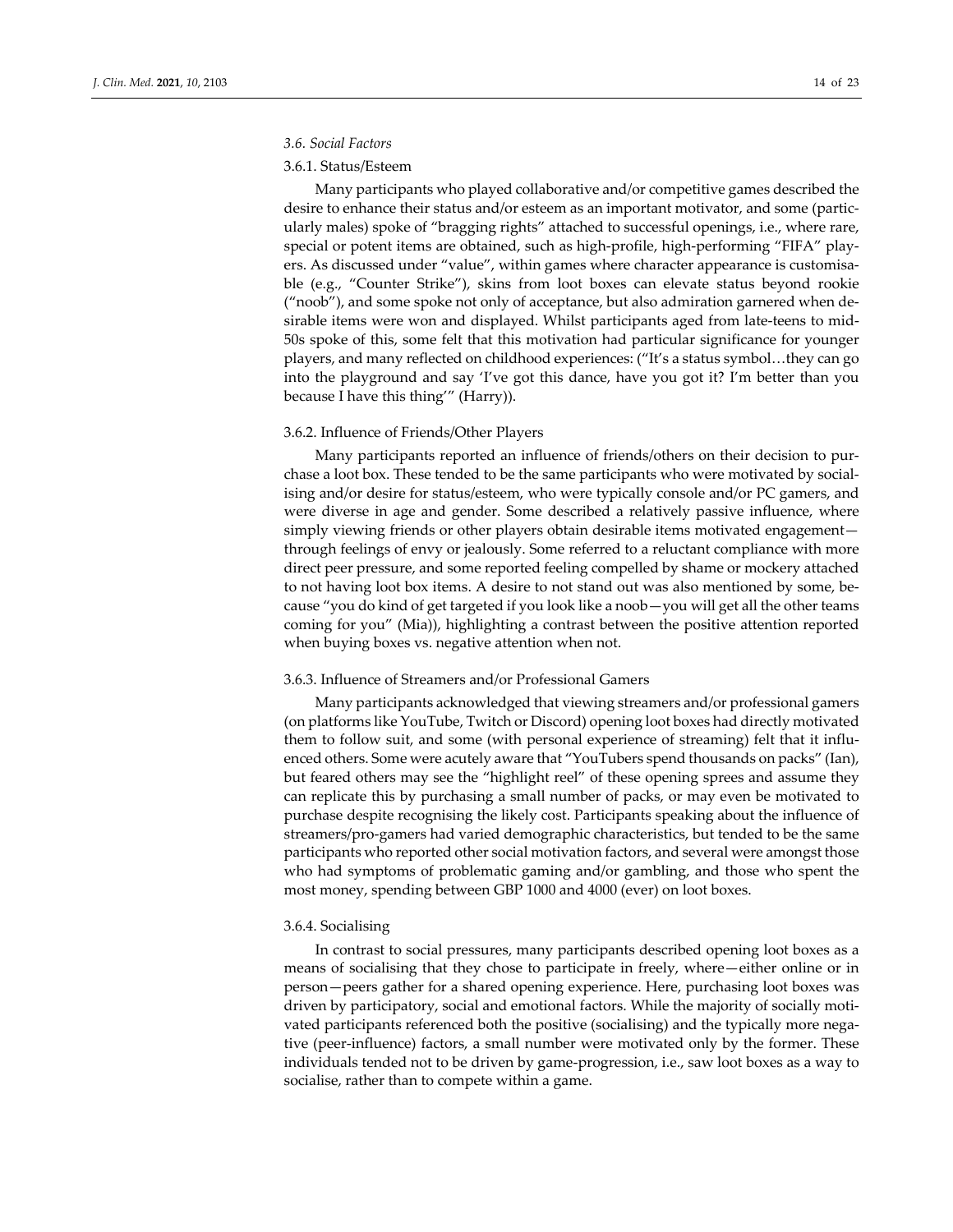#### 3.6.5. Supporting Good Causes

Though very infrequently cited (by three of our participants), charity loot boxes, or specific items/events with donations provided to charities, are a relatively niche but existent phenomenon in videogames. Interestingly, all of these were predominantly solo gamers, who were not typically driven by other social motives.

#### *3.7. Emotive/Impulsive Influences*

Mood, emotion, and/or feelings of compulsion had motivated most participants' purchasing at times, though most also reported the ability to resist these influences. Sometimes compulsive purchasing was contextualised as part of a general trait ("I'm very emotionally led" (Kate)), whereas for some it was linked to high emotional investment in a game or a desire to acquire characters/items that had emotional value.

#### 3.7.1. Urges, Temptation and/or Lack of Control

Most participants spoke of feeling compelled to purchase loot boxes to some extent, but the degree of compulsion varied. Some spoke of occasional impulse buying, whereby they just "felt like" it "on the day" (Kate), and some found it challenging to resist such feelings. Some described how their mood or state of mind influenced impulse-purchases; "if I'm feeling a bit spontaneous, a bit brash" (Susan). In more extreme cases, some spoke about feelings of "addiction", most often when reflecting on historical purchasing—not‐ ing that they did not recognise their "addiction" at the time, but retrospectively feel that they were driven to make purchases by a compulsion, despite negative consequences ("I was kinda hooked" (Paul)). A small number of participants identified wider negative implications of loss of control over their purchasing ("it was getting out of hand" (Henry)) and wished to warn others against potential harms of loot boxes ("I don't want people to have the same experience I did" (Dean)). Les felt loot boxes were "morally dubious", and suggested that they "prey on people that do have…problems with addiction".

Some enjoyed occasionally succumbing to the "temptation" to make a purchase, de‐ scribing impulsive purchasing as a more positive experience, making comparisons with enjoyment of drinking alcohol in moderation, or playing the lottery ("it's more, sort of, casual…like…one beer is not going to kill you" (Oscar)). However, these narratives tended to also highlight importance of knowing one's limits, being able to enjoy the "buzz" in a controlled way ("I'm in control of those impulses most of the time, so I was able to say 'okay, I'm not playing today'" (Zack)).

Interestingly, those who described feeling urges, temptation, or lack of control over their loot box purchasing were not consistently characterised by high scores on gaming (IGD) symptom scales—scores varied, with most in the 20′s on the IGD (below the 'disor‐ dered gaming' threshold), and only one scoring above threshold for problem gambling (although four did score above the moderate risk threshold), challenging the idea that "com‐ pulsive" loot box purchasers would typically be those reporting problematic gaming. There was a tendency for this motivation to be reported somewhat more consistently by problematic gamblers than by the sample as a whole, however, as suggested by Table 4.

#### 3.7.2. Boredom or Escapism

Some participants (particularly those who played across multiple platforms/styles) identified loot box engagement as a time-filling response to boredom—either in real life or within a game ("the game is getting a little bit stale…I'm a bit bored, I might think 'oh I'll do it'" (Zack)), with boredom sometimes described as precipitating urges or enhancing temptation, whereby people made unplanned purchases when under-stimulated. Boredom also connected to "escape" as a motivation. While some spoke of loot boxes as a way to escape from boredom, some also described them as a temporary escape from life, personal or social issues and large scale or day-to-day occurrences ("It's like an escape, like, you get to go to another world" (Victoria)). Though often aligned to gaming more broadly,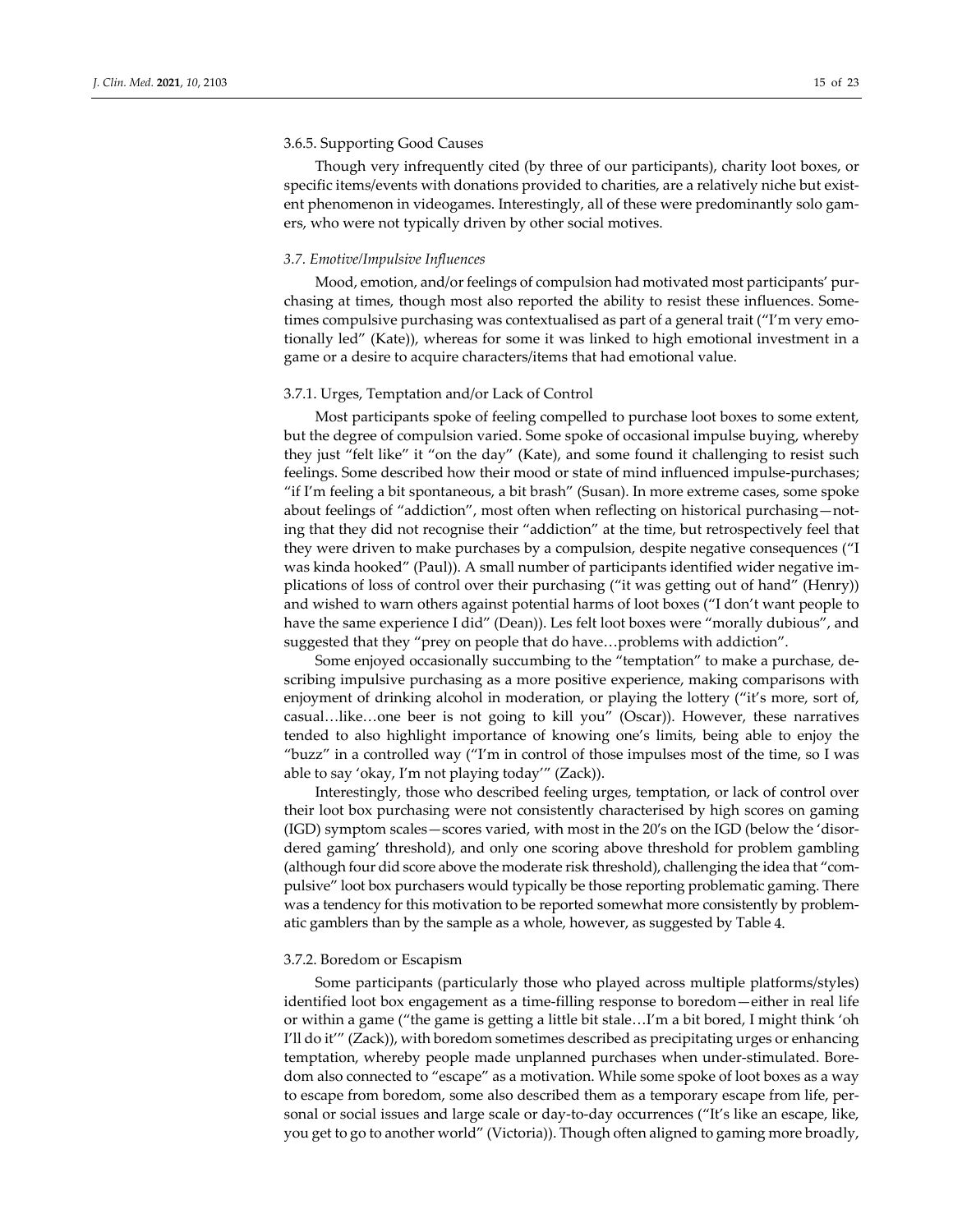some participants identified the opening of loot boxes specifically as part of the escape process.

These boredom- and escapism-driven participants were diverse in age and gender, and contrary to what might be expected from the literature on escape‐based coping being associated with addictive patterns of behaviour [17], they did not have strikingly high scores on the problem gambling or problem gaming scales, compared with the rest of the sample.

#### 3.7.3. Hard to Verbalise, Nonspecific Motivations

Some participants reported a lack of insight into, and/or ability to articulate their mo‐ tivations ("I don't really have an answer, just because" (Chris)), and although it is difficult to categorise such responses, we describe them under the broad theme of compulsive and emotive purchasing, as they share the quality of a lack of conscious/planned reasoning. It is important to recognise the existence of such instances where "nonspecific" or, perhaps, nonconscious motives are at play, because some participants described substantial ex‐ penditure despite a lack of insight into buying motivation.

### *3.8. Fear of Missing Out*

A fear of missing out was frequently referenced as a driving factor; particularly the fear of missing out on shared social experiences. This has parallels with the construct of "FoMO"—identified as a frequent driver of social media engagement [35].

As discussed, there were social aspects to engagement for many, including "real world" events like parties or sleepovers, and some feared that if they did not buy loot boxes, they would be left out of these. One participant recalled buying loot boxes to avoid missing out on a shared in‐game experience involving a distinctive skin that all their friends were wearing. Participants reporting fear of missing out socially tended to also report broader social motivations and were demographically diverse.

Whereas "FoMO" is most frequently used to refer to social media [35], our "fear of missing out theme" was broader than this, and also encompassed fear of missing out on time-limited events or offers. Some participants had bought many boxes out of fear they would miss their chance to get a coveted item—and this was pronounced amongst those who described being "collectors" of digital goods. This theme also encompassed feeling compelled to purchase loot boxes to get items needed to compete in "special events" (i.e., they feared missing out on participating if they didn't get the special items). Those who feared missing out on promotions/events were markedly more likely to also report being driven by feelings of compulsion or urges, and there was a tendency for this motivation to be reported more consistently by those with problem gaming and/or gambling than those without, as can be seen in Table 4.

While this theme focuses on the anxiety about missing out that is generated through promotions and events, the promotions and events themselves (which also interact with other motivations such as desire for success or social participation) are better described as triggers or facilitators for purchase—discussed further, below.

#### *3.9. Triggers/Facilitators*

Most participants shared how game infrastructure triggered/facilitated loot box en‐ gagement. They described being driven by promotions (including time‐limited items, and price-related offers/deals), special events in-game, and ease of purchase. None of these things in isolation would likely spur a player to purchase a box if they had no existing interest, and they were not the sole motivator for anyone, but they were potent in increasing the purchasing likelihood for players who had an underlying interest or motivation (i.e., the desire to obtain an item of value to them, which the promotion presents an in‐ creased opportunity for).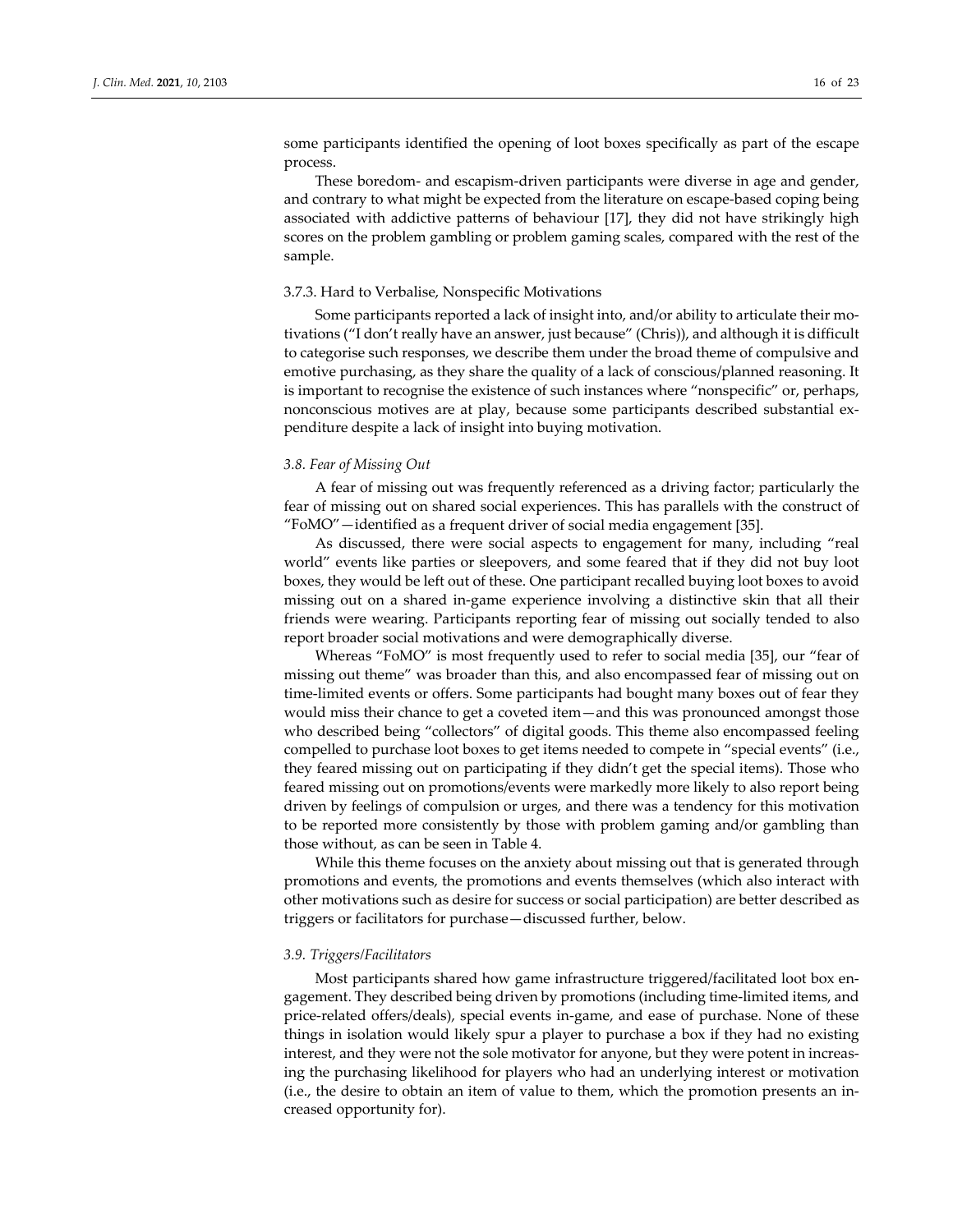Many described being particularly susceptible to time‐limited special offers related to seasonal events (such as Christmas-themed events in Overwatch or football-seasonlinked releases in FIFA), where they spent more than planned through desire to obtain something at the height of popularity or before it was "too late". This echoes the "fear of missing out" theme, illustrating the interplay between facilitators and motivations. Be‐ yond seasonal or annual events, some participants described how advertising (e.g., "teaser trailers") kept them motivated.

Some spoke of being tempted to purchase a loot box by targeted advertisements or pop‐ups that coincided with them being at an impasse within the game—illustrating how marketing and game design were carefully tailored to interact with players' motivations such as the desire to progress.

Some commented that most devices can store payment details, enabling one‐click purchases, and felt that ease and accessibility of purchasing made them more prone to buy without consideration (reflecting the "emotional/impulsive" theme). Some felt their spending divorced from real money, due to lack of physical signifiers like a card/cash. While parallels between loot boxes and gambling were often made, some noted that buy‐ ing loot boxes was "easier" and less constrained than gambling-facilitating heavy engagement.

#### **4. Discussion**

This in‐depth qualitative study affords novel insights into reasons and facilitators for loot box purchasing, derived from those with lived experience, and summarised under seven broad (interlinked and overlapping) themes: opening-related factors; value of items; game-related factors; social factors; fear of missing out; compulsive/emotive factors; facilitators.

That the act of opening loot boxes was psychologically and emotionally rewarding, with the "reveal" creating excitement, mirrors other phenomena within digitised consumer cultures. The popularity of YouTube "unboxing" videos [36], for instance, illustrates how the "revealed" object's utility can be secondary to the enjoyment of the reveal, (echoing the idea that the desire for an object is sometimes more alluring than possessing the item itself; [37,38]). Frequent "refreshing" of available items by game developers stim‐ ulates this; participants reflected that the chance of winning novel items garnered desire and encouraged further purchases. That participants found "near misses"" (where colours, sounds or animations hint at high‐value items that do not materialise) stimulating, supports the idea that anticipation is rewarding in itself, mirroring traditional gambling, where near misses are highly motivating [39].

That excitement of opening boxes was linked with anticipated content value also mir‐ rors gambling, where the outcome's (monetary) value is instrumental in generating excitement [40], and indeed, is consistent with findings from Larche and colleagues that finding rare items in loot boxes generates physiological arousal [41]. In contrast to gam‐ bling, though, the value of loot box contents was often subjective and mediated by a range of factors. Some judged value in monetary terms (by items' outright purchase or trade‐in value), while others' judgements were influenced by cultural factors and/or the gratifica‐ tions they were seeking through gaming and/or purchasing loot boxes. For example, functional items were highly valued by those wanting to progress in‐game and/or beat others, linking with both game‐related and social (competition) themes. Items holding purely cosmetic value tended to be important for those who were socially motivated and wanted to attract attention, gain social approval or avoid stigma, and those who felt good about themselves when their avatar "looked good". These values and motivations align with theoretical frameworks based around need satisfaction that have been applied to motiva‐ tions for both gaming [42] and gambling [43] — such as self-determination theory's assertion that motivations reflect a desire for competence, autonomy and relatedness [44]. A desire for relatedness could explain the social motivations, while desire for competence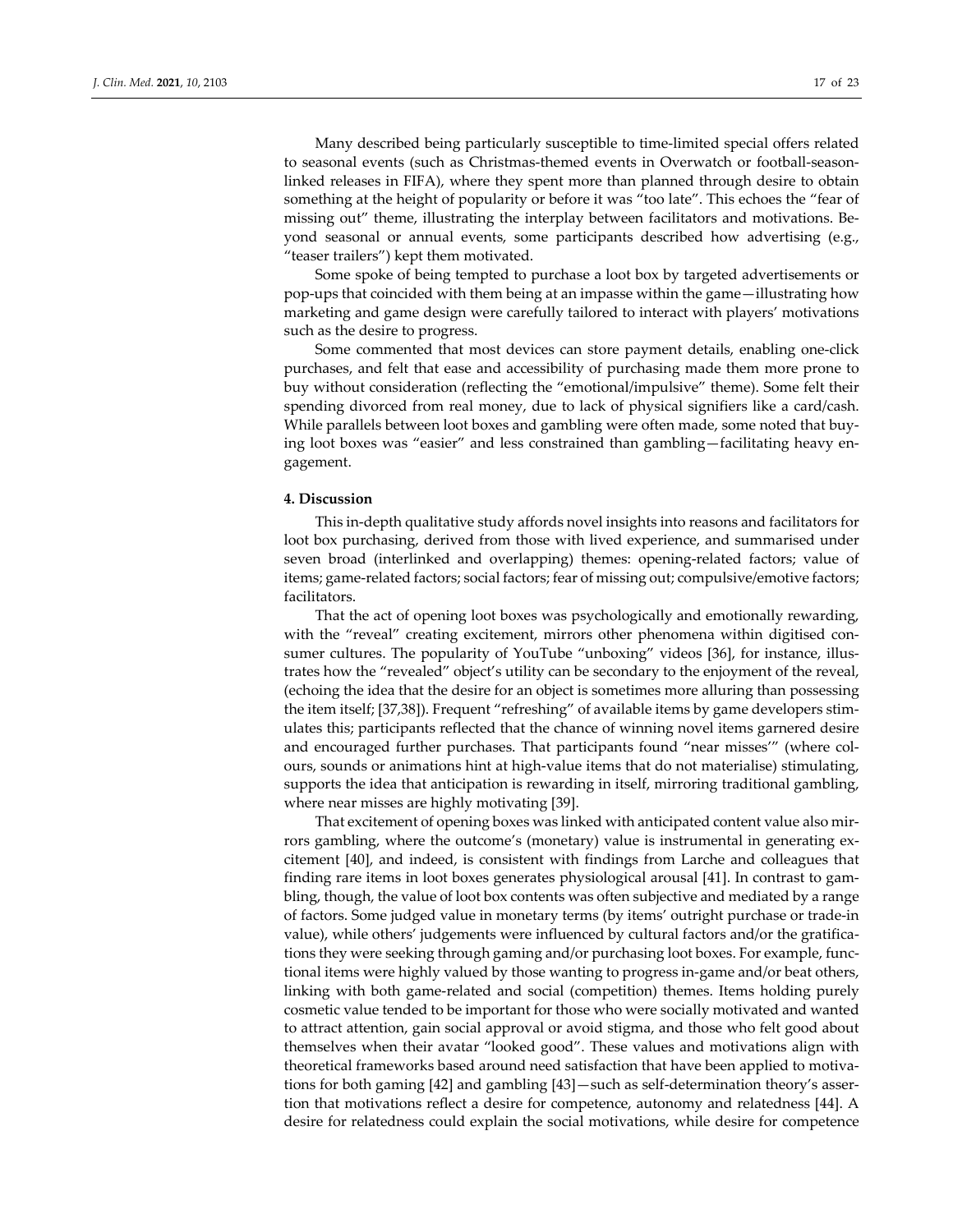and autonomy could explain many of the game‐related motivations, and the valuing of functional items.

Some motivations were associated with intentional decisions to buy, grounded in a positive want or desire—e.g., to enhance game enjoyment. Others were more negatively framed, and associated with a perceived need or compulsion, or a reaction to boredom or craving. This parallels the idea that video gaming is motivated by both "push" factors (e.g., positive gratification of need satisfaction that can be attained in‐game), and "pull" factors (e.g., need frustration in one's real‐world life) [40]. This highlights the importance of considering the deeper underlying motivations to gain a full understanding of why people engage with loot boxes, because a similar "surface" reason (e.g., seeking functional items to boost performance) could be driven by different factors for different individuals. Some bought loot boxes when feeling a need for a boost (e.g., to compensate for negative emotions after a harsh defeat), for instance, whereas others chose (less emotively) to make purchases to positively enhance their gaming experience. Self‐determination theory again has relevance, here—in wider gaming research, those with low "real-life" need-satisfaction were more prone to engage problematically with videogames (e.g., to fulfil the need for competence), but gamers high in real‐life need satisfaction could still enjoy frequent gaming and its positive impact on sense of competence [45].

It was unsurprising that boredom motivated the purchasing of loot boxes. Increas‐ ingly ubiquitous digital and gaming infrastructures fill hitherto brief interludes of free time (e.g., the commute and the lunch break), to the point where Hand [46] postulates that they impede the "profound" boredom that encourages self-reflection [47], replacing it with "delusional escape" into "digital boredom" instead—characterised by fragmentation, repetition and standardisation [46]. This aligns with some participants' accounts of how their engagement with loot boxes was driven by boredom engendered by the game itself (e.g., when a level or task became repetitious, but could be skipped or completed with the help of the contents of a loot box)—again illustrating how game features can nudge players towards purchases.

It was notable that, despite previously established links between loot box engage‐ ment and other behavioural addictions [48], several participants reported neither disordered gaming nor problematic gambling symptoms, yet described their loot box purchas‐ ing as motivated by "temptation" or "compulsion", and struggled with controlling it, i.e., some gamers experience risky loot box purchasing without co-occurring problems with gambling or gaming. It has been argued that increasingly digitalised forms of "repeat play" gambling [49] may be characterised by different symptoms than those of traditional gambling [16], where "addiction" is driven not by pursuit of excitement, but by desire for an affective state of being "in the zone" or in a state of flow. If this translates to loot box purchasing, it might explain why some people demonstrating problematic engagement are not prone to over involvement in traditional gambling.

Some participants reflected on the importance of externally situated factors, such as time-limited offers that generated a "fear of missing out"; points in a game that were almost impossible to progress past without the contents of purchased boxes; games where box purchasing was so prevalent that one could not be competitive without participating in it. These factors typically combined with other (internally located) motivations (e.g., desire to progress or be competitive) to influence behaviour. Such external influences of‐ ten impacted people who reported very little intrinsic desire to engage with loot boxes. Contrasting with those who actively enjoyed purchasing them as an enhancement to their gaming, some players whose primary interest was gaming purchased loot boxes reluc‐ tantly, as a "means to an end". Notably, while we asked participants to focus on their loot box purchasing motives, they frequently digressed into discussing broader gaming moti‐ vations, which were usually closely connected. This is consistent with the assertion that understanding loot box engagement requires understanding of wider gaming involvement [18], and with the finding that loot box purchasing is often correlated with both problematic gaming and problem gambling [3,44].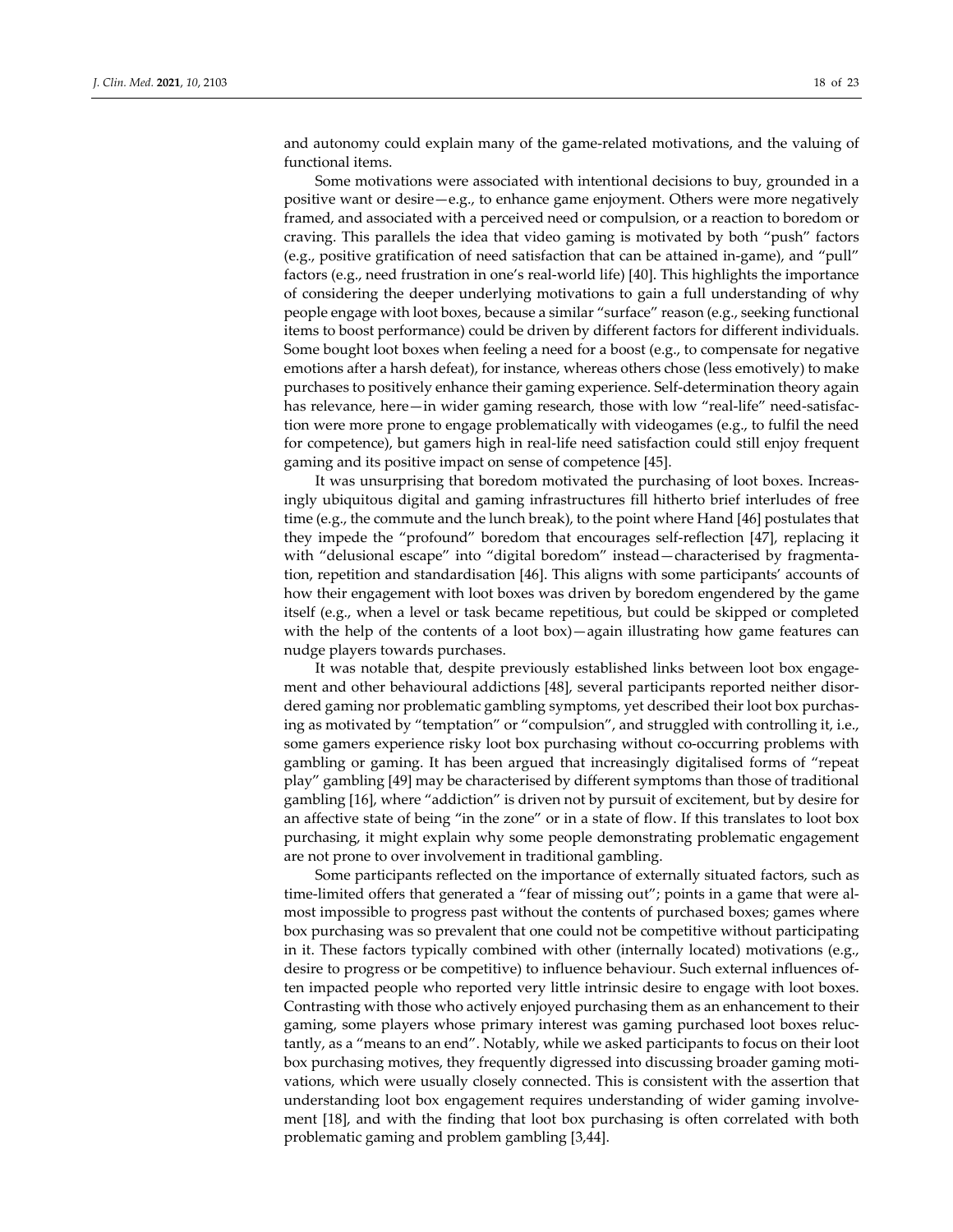Furthermore, a recent study found loot box spending was correlated with peer spending behaviour, rather than with measures of gaming "addiction" or involvement [50], suggesting that in certain demographics (or players of particular games), social fac‐ tors may, in fact, put people at higher risk of overspend than "addiction" to either gaming or gambling. This is consistent with some of our participants' accounts of how important social factors were in their loot box engagement, and also parallels observations that sectors of the gambling industry have become increasingly socialised and embedded within wider leisure experiences and friendship networks. Rayman and Smith [51] note how sports betting, situated within the wider masculine weekend leisure experience of sports fandom and the night-time economy, led many participants with no previous history of gambling to develop problematic spending habits to preserve their "liquid friendships", group memberships and identities. There are parallels to be further explored here around identity, gaming, and loot box overspending within the context of late-modern digital culture, in which identity, self‐worth and access to friendships are often tenuously organised around particular leisure pursuits [52].

Our work is largely novel, particularly considering the depth of detail and expansion provided throughout our work, however, the foundations for such work were established by Zendle, Meyer and Over [24]. As part of a primarily quantitative study of loot box engagement in just under 500 adolescents, they uncovered a series of motivations—drawn from free-text responses to an open-ended online survey question. These findings and our study are complementary; where they had a large number of participants but relatively little depth of detail (due to the inevitable constraints of an online survey for qualitative work, meaning only brief responses to a single question were collected), the current study focused on a smaller sample, allowing expansion, exploration and development of these ideas through in‐depth one‐to‐one interviews. The motives noted by Zendle, Meyer and over were gameplay advantages; seeking specific items and characters and to create a col‐ lection; fun, excitement and thrills of the box opening; cosmetic reasons; supporting de‐ velopers or paying for the game; perceptions that loot boxes are good value; time ad‐ vantages and profit. All of these ideas emerged unprompted in some form within our interviews and are represented within our own expanded themes, but we were able to provide greater depth of insight into the nuances of these motivations, how they vary between people, and how they interact. For example, whereas Zendle, Meyer and Over identified "cosmetic reasons" as a broad motivation [24], we learned in more depth about how the appearance of a gamer's avatar could be important to them for a range of social reasons, boosting their self‐image or social standing. Like Zendle, Meyer and Over, we found gameplay advantages to be a prominent theme, but also learned how this driver can vary across platforms and game types, and how certain types of gamer (often males who engage in frequent and varied gaming) are particularly concerned with gameplay advantages. We also uncovered opposing attitudes towards loot boxes containing items that confer such advantages. Furthermore, we identified several motivations that were not reported in [24] but were significant driving factors for some of our participants, including social motivations, fear of missing out, and compulsive/emotive themes.

#### *4.1. Strengths and Limitations*

The diverse combinations of motivations that influenced engagement with loot boxes highlights why our use of an in‐depth qualitative methodology was a particular strength, supporting a holistic understanding of the complex array of influences that can interact to drive purchasing.

Another strength of the current study is the size and heterogeneity of the sample. We exceeded the 25 participants deemed an acceptable minimum for in-depth interviews [53], and participants were from a wide geographical spread across the UK, with good diver‐ sity of demographic characteristics (including ethnicities, ages, income, employment and living situation). The sample was around 60% male, but this reflects the fact that gaming is still typically identified as a somewhat more heavily male‐oriented pastime [54].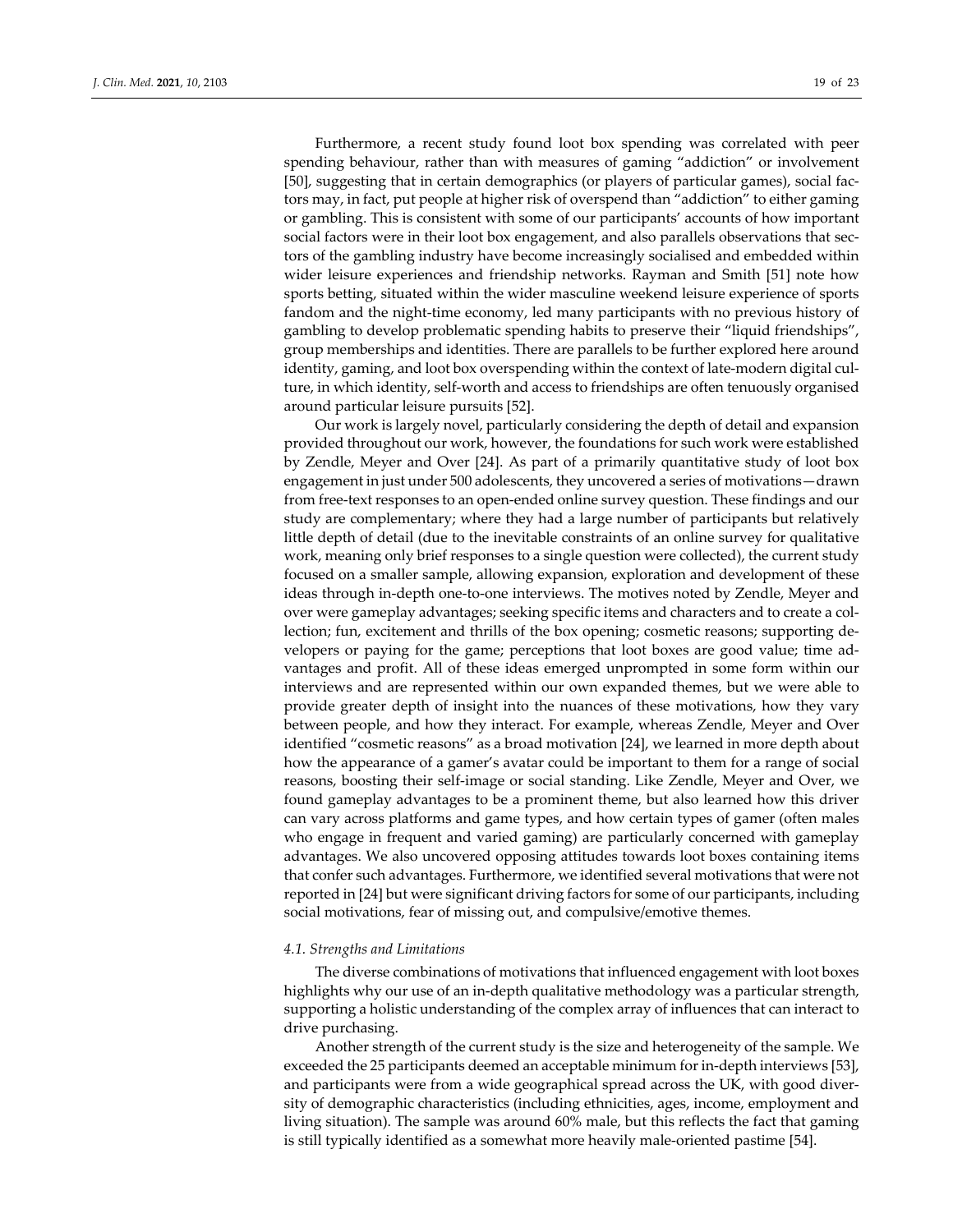While all participants had experience of buying loot boxes, and engagement varied considerably across our sample, only a few might be described as "whales" (very high spenders on gaming microtransactions/in-app purchases [6,55]). This reflects the fact that very high levels of expenditure are only engaged in by a small percentage of loot box buyers [5,6] but further work with a larger sample of "whales" would be of value.

### *4.2. Implications and Future Research*

A major contribution of this study is the insight it provides into the way gamers eval‐ uate the worth of in‐box contents, and into how this can drive purchasing. Debates around legislation have tended to prioritise the question of whether items won have monetary value, e.g., through re-sale, and recent findings suggest that they often do meet this criterion [56]. However, in addition to providing additional evidence that some gamers are directly motivated by the desire to sell on the contents of a loot box for in game and/or real-world currency, our study also illustrates how contents can also hold significant social or psychological value (often tied to gaming involvement) outside the narrow "monetary worth" definition. In other words, items within a loot box can be extremely alluring and psychologically rewarding, and can generate high levels of excitement, even when their cash-out value per se is not a consideration for the buyer. This has important implications for measuring and/or preventing harm in excessive loot box purchasers, because the fact that gaming involvement appears to mediate the value of items to players may mean "symptoms" of pathological engagement diverge from those seen in traditional gambling, and that prevention measures need careful tailoring [18].

This in‐depth qualitative study will inform the development and validation of a scale to quantitatively measure the drivers of loot box purchasing. This can then be utilised in a large‐scale survey to identify, amongst other things, whether there are significant differ‐ ences in the patterns of motivations reported by those with symptoms of problematic gaming, gambling, or loot box engagement, and those who do not experience such diffi‐ culties. Within the current sample, there are some indications that, while problematic gamers and gamblers are driven by many of the same motives as those without problems, they seem particularly prone to being motivated by feelings of compulsion, to being influenced by streamers and professional gamers, and to being afraid of missing out on pro‐ motional offers, but quantitative data from a large, diverse sample is needed to confirm whether these patterns are seen more widely and consistently. If so, there are potential implications for policy and education; limiting the coverage of loot box openings in videos by professional gamers and streamers; restrictions on game developers' use of time‐lim‐ ited offers—or at least on the targeting of these to vulnerable (high spending) individuals, for instance, may be recommended.

#### **5. Conclusions**

This study provided an in‐depth account of diverse factors that motivate people to buy loot boxes, which can help academics, clinicians and policymakers to understand how and why people engage with chance based in‐game mechanics. It will also feed into the development and validation of a formal scale, to quantitatively measure self-reported reasons and facilitators for loot box engagement. Based on the gambling and gaming literature, we expect this will assist with identification of people at greater risk of developing problematic loot box involvement, with important implications for prevention of harm, for example, through educational messaging.

**Author Contributions:** Conceptualisation, L.L.N., S.G.S., J.C., J.P., O.S., T.R., H.L. and J.L.; meth‐ odology, L.L.N., S.G.S., J.C., H.L. and J.L.; analysis, L.L.N., S.G.S. and J.L.; investigation, L.L.N., S.G.S. and T.R.; writing—original draft preparation, L.L.N. and J.L.; writing—review and editing, L.L.N., S.G.S., J.C., J.P., O.S., T.R., H.L. and J.L.; supervision, J.C., H.L. and J.L.; project administra‐ tion, J.C., H.L. and J.L.; funding acquisition, J.C., J.P., T.R., H.L. and J.L. All authors have read and agreed to the published version of the manuscript.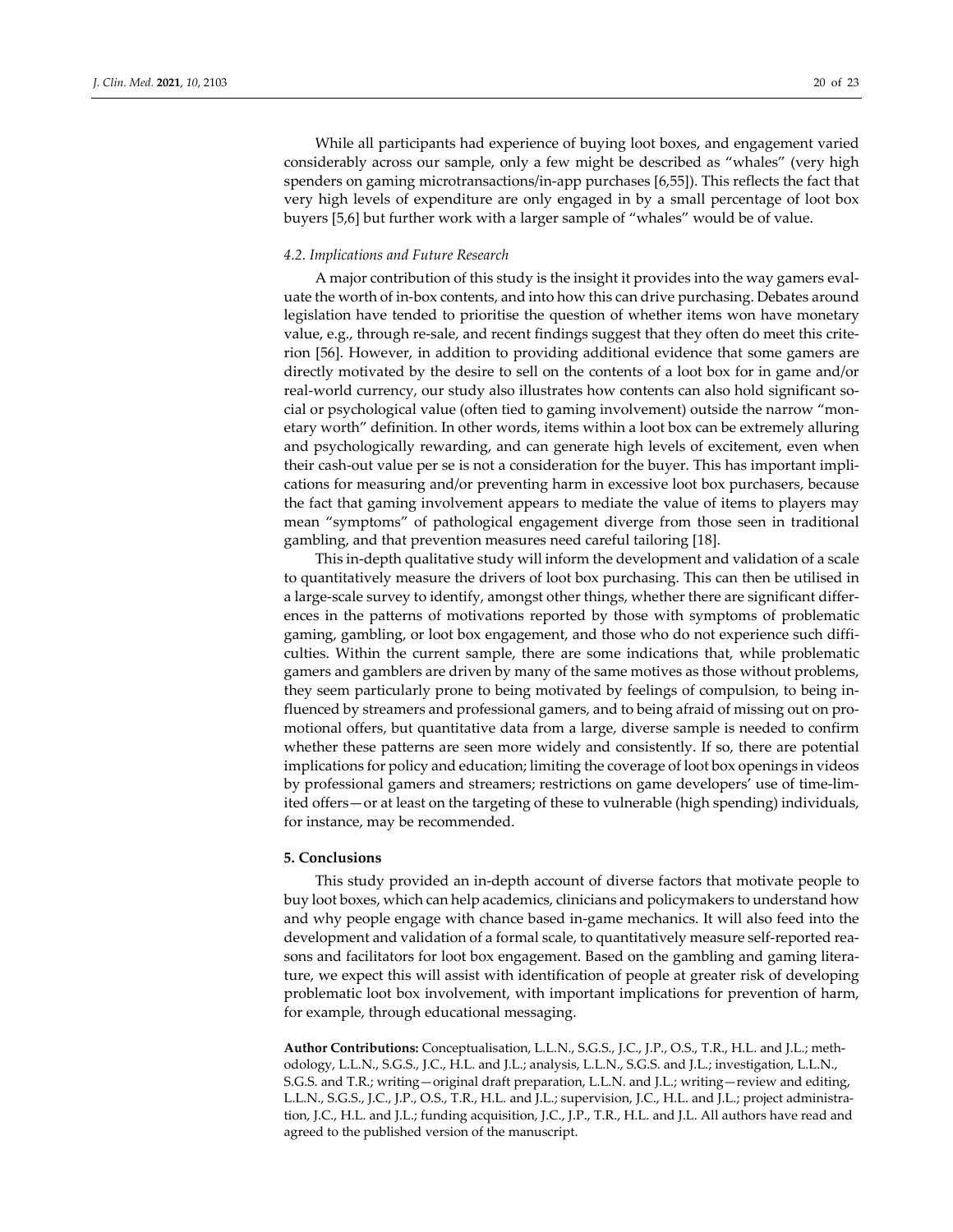**Funding:** This research was funded by a research grant from GambleAware, with J.C. being fur‐ ther supported by the National Institute for Health Research (NIHR) Applied Research Collabora‐ tion (ARC) South West Peninsula. The funding organisation had no role in the design or conduct of the study or the collection, management, analysis, or interpretation of the data or the prepara‐ tion, review, or approval of the paper.

**Institutional Review Board Statement:** Ethical approval was granted by Research Ethics Commit‐ tees at University of Wolverhampton (Approval Code: 143208) and Plymouth University (Approval code: 19/20‐1219), and BPS Ethical Principles were followed throughout, which are concurrent with the guidelines of the Declaration of Helsinki, and approved by the Institutional Review Board (or Ethics Committee) of University of Wolverhampton and Plymouth University 2020.

**Informed Consent Statement:** Informed consent was obtained from all subjects involved in the study. Written informed consent was obtained from the participants to publish this paper.

**Data Availability Statement:** The data for this study are not publicly available beyond anonymous quotations as cited throughout—this is in accordance with the restriction and boundaries of the ethical approval received.

**Acknowledgments:** With thanks to Luke Wilsdon for administrative and technical support and special thanks to our participants, without whom this research would not have been possible.

**Conflicts of Interest:** The authors declare no conflict of interest. The funders had no role in the design of the study; in the collection, analyses, or interpretation of data; in the writing of the manuscript, or in the decision to publish the results.

#### **References**

- 1. Zendle, D.; Meyer, R.; Cairns, P.; Waters, S.; Ballou, N. The prevalence of loot boxes in mobile and desktop games. *Addiction* **2020**, *115*, 1768–1772, doi:10.1111/add.14973.
- 2. Drummond, A.; Sauer, J.D. Video game loot boxes are psychologically akin to gambling. *Nat. Hum. Behav.* **2018**, *2*, 530–532, doi:10.1038/s41562‐018‐0360‐1.
- 3. Griffiths, M.D. Is the buying of loot boxes in video games a form of gambling or gaming? *Gaming Law Rev.* **2018**, *22*, 52–54.
- 4. Garea, S.; Drummond, A.; Sauer, J.D.; Hall, L.C.; Williams, M. Meta‐Analysis of the Relationship between Problem Gambling, Excessive Gaming and Loot Box Purchasing*. PsyArXiv* **2020,** doi:10.31234/osf.io/ug4jy. Available online: https://psyarxiv.com/ug4jy/ (accessed on 30 November 2020).
- 5. Zendle, D.; Cairns, P. Loot boxes are again linked to problem gambling: Results of a replication study. *PLoS ONE* **2019**, *14*, e0213194, doi:10.1371/journal.pone.0213194.
- 6. Close, J.; Spicer, S.G.; Nicklin, L.L.; Uther, M.; Lloyd, J.; Lloyd, H. Secondary analysis of loot box data: Are high‐spending "whales" wealthy gamers or problem gamblers? *Addict. Behav.* **2021**, 107, 106851, doi:10.1016/j.addbeh.2021.106851.
- 7. Parliament.uk. 'Extend the Gambling Act to cover Loot Boxes'. 2020. Available online: https://petition.parliament.uk/petitions/300171 (accessed on 3 September 2020).
- 8. UK Department of Culture, Media and Sport (DCMS). Loot Boxes in Video Games–Call For Evidence. 2020. Available online: www.gov.uk: https://www.gov.uk/government/consultations/loot‐boxes‐in‐video‐games‐call‐for‐evidence (accessed on 20 No‐ vember 2020).
- 9. Brooks, G.A.; Clark, L. Associations between loot box use, problematic gaming and gambling, and gambling-related cognitions. *Addict. Behav.* **2019**, *96*, 26–34, doi:10.1016/j.addbeh.2019.04.009.
- 10. Fortune, E.E.; Goodie, A.S. Cognitive distortions as a component and treatment focus of pathological gambling: A review. *Psy‐ chol. Addict. Behav.* **2012**, *26*, 298–310, doi:10.1037/a0026422.
- 11. Binde, P. *Gambling Motivation and Involvement: A Review of Social Science Research*; Swedish National Institute of Public Health: Östersund, Sweden, 2009; doi:10.11575/PRISM/9591.
- 12. Stewart, S.H.; Zack, M. Development and psychometric evaluation of a three‐dimensional Gambling Motives Questionnaire. *Addiction* **2008**, *103*, 1110–1117, doi:10.1111/j.1360‐0443.2008.02235.x.
- 13. Wardle, H.; Moody, A.; Griffiths, M.; Orford, J.; Volberg, R. Defining the online gambler and patterns of behaviour integration: Evidence from the British Gambling Prevalence Survey 2010. *Int. Gambl. Stud.* **2011**, *11*, 339–356, doi:10.1080/14459795.2011.628684.
- 14. Schellenberg, B.J.I.; McGrath, D.S.; Dechant, K. The Gambling Motives Questionnaire financial: Factor structure, measurement invariance, and relationships with gambling behaviour. *Int. Gambl. Stud.* **2016**, *16*, 1–16, doi:10.1080/14459795.2015.1088559.
- 15. Shinaprayoon, T.; Carter, N.T.; Goodie, A.S. The modified Gambling Motivation Scale: Confirmatory factor analysis and links with problem gambling. *J. Gambl. Issues* **2017**, *37*, 108–135.
- 16. Raymen, T. and Smith, O.; Gambling and harm in 24/7 capitalism: Reflections from the post‐disciplinary present. In *Crime, Harm and Consumerism*; Routledge: London, UK, 2020; pp. 123–139.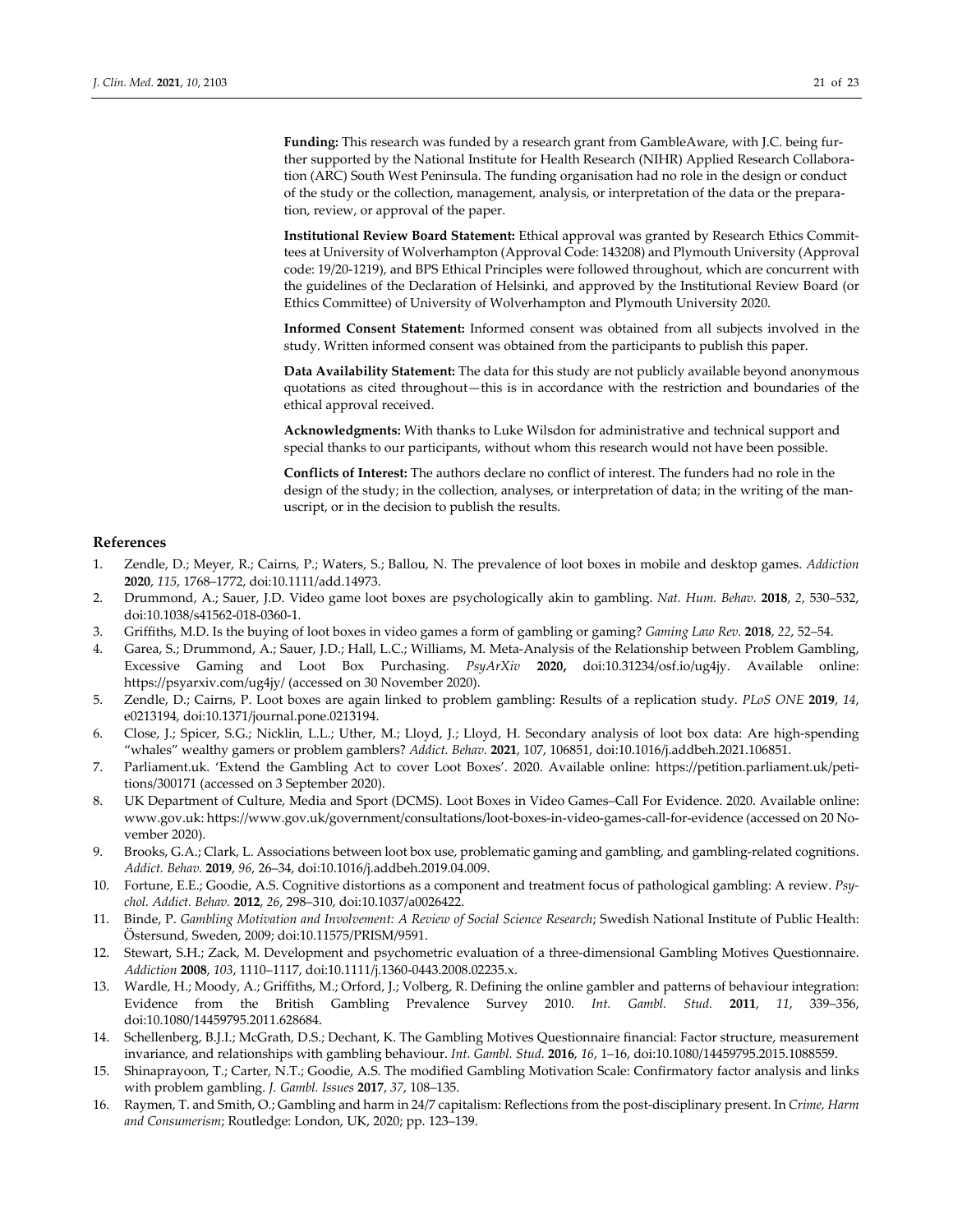- 17. Mackinnon, S.P.; Lambe, L.; Stewart, S.H. Relations of five-factor personality domains to gambling motives in emerging adult gamblers: A longitudinal study. *J. Gambl. Issues* **2016**, *34*, 179–200, doi:10.4309/jgi.2016.34.10.
- 18. Lloyd, J.; Doll, H.; Hawton, K.; Dutton, W.H.; Geddes, J.R.; Goodwin, G.M.; Rogers, R.D. How Psychological Symptoms Relate to Different Motivations for Gambling: An Online Study of Internet Gamblers. *Biol. Psychiatry* **2010**, *68*, 733–740, doi:10.1016/j.bi‐ opsych.2010.03.038.
- 19. King, D.L.; Delfabbro, P.H. Video Game Monetization (e.g., 'Loot Boxes'): A Blueprint for Practical Social Responsibility Measures. *Int. J. Ment. Health Addict.* **2019**, *17*, 166–179, doi:10.1007/s11469‐018‐0009‐3.
- 20. Vahlo, J.; Kaakinen, J.K.; Holm, S.K.; Koponen, A. Digital game dynamics preferences and player types. *J. Comput. Mediat. Commun.* **2017**, *22*, 88–103.
- 21. Lafrenière, M.‐A. K.; Verner‐Filion, J.; Vallerand, R.J. Development and validation of the Gaming Motivation Scale (GAMS). *Personal. Individ. Differ.* **2012**, *53*, 827–831, doi:10.1016/j.paid.2012.06.013.
- 22. Deci, E.L.; Ryan, R.M. Self‐determination theory in *Handbook of Theories of Social Psychology: Volume Two;* Van Lange, P.A.; Kruglanski, A.W.; Higgins, E.T., Eds.; SAGE Publications: New York, NY, USA, 2011.
- 23. Peracchia, S.; Presaghi, F.; Curcio, G. Pathologic Use of Video Games and Motivation: Can the Gaming Motivation Scale (GAMS) Predict Depression and Trait Anxiety? *Int. J. Environ. Res. Public Health* **2019**, *16*, 1008, doi:10.3390/ijerph16061008.
- 24. Zendle, D.; Meyer, R.; Over, H. Adolescents and loot boxes: Links with problem gambling and motivations for purchase. *R. Soc. Open Sci.* **2019**, *6*, 190049, doi:10.1098/rsos.190049.
- 25. Gainsbury, S.M. Gaming‐gambling convergence: Research, regulation, and reactions. *Gaming Law Rev.* **2019**, *23*, 80–83, doi:10.1089/glr2.2019.2323.
- 26. Amankwaa, L. Creating Protocols for Trustworthiness in Qualitative Research. *J. Cult. Divers.* **2016**, *23*, 121–127.
- 27. Lincoln, Y.S.; Guba, E.G. Establishing trustworthiness. *Nat. Inq.* **1985**, *289*, 289–327.
- 28. Ferris, J.A.; Wynne, H.J. *The Canadian Problem Gambling Index*; Canadian Centre on Substance Abuse: Ottawa, ON, Canada, 2001; pp. 1–59.
- 29. Pontes, H.M.; Griffiths, M.D. Measuring DSM‐5 internet gaming disorder: Development and validation of a short psychometric scale. *Comput. Hum. Behav.* **2015**, *45*, 137–143, doi:10.1016/j.chb.2014.12.006.
- 30. Qin, L.; Cheng, L.; Hu, M.; Liu, Q.; Tong, J.; Hao, W.; Liao, Y. Clarification of the cut-off score for nine-item Internet Gaming Disorder Scale–Short Form (IGDS9‐SF) in a Chinese context. *Front. Psychiatry* **2020**, *11*, doi:10.3389/fpsyt.2020.00470.
- 31. Braun, V.; Clarke, V. Reflecting on reflexive thematic analysis. *Qual. Res. Sport Exerc. Health* **2019**, *11*, 589–597, doi:10.1080/2159676X.2019.1628806.
- 32. Braun, V.; Clarke, V. Using thematic analysis in psychology. *Qual. Res. Psychol.* **2006** *3*, 77–101, doi:10.1191/1478088706qp063oa.
- 33. Hill, C.E.; Knox, S.; Thompson, B.J.; Williams, E.N.; Hess, S.A.; Ladany, N. Consensual qualitative research: An update. *J. Couns. Psychol.* **2005**, *52*, 196–205, doi:10.1037/0022‐0167.52.2.196.
- 34. Pyett, P.M. Validation of Qualitative Research in the "Real World". *Qual. Health Res.* **2003**, *13*, 1170–1179, doi:10.1177/1049732303255686.
- 35. Sette, C.P.; Lima, N.R.S.; Queluz, F.N.F.R.; Ferrari, B.L.; Hauck, N. The Online Fear of Missing Out Inventory (ON‐FoMO): Development and Validation of a New Tool. *J. Technol. Behav. Sci.* **2020**, *5*, 20–29, doi:10.1007/s41347‐019‐00110‐0.
- 36. Mowlabocus, S. 'Let's get this thing open': The pleasures of unboxing videos. *Eur. J. Cult. Stud.* **2020**, *23*, 564–579, doi:10.1177/1367549418810098.
- 37. McGowan, T. *Enjoying What We Don't Have: The Political Project of Psychoanalysis*; University of Nebraska Press: Lincoln, NE, USA, 2013.
- 38. McGowan, T. *Capitalism and Desire: The Psychic Cost of Free Markets*; Columbia University Press: New York, NY, USA, 2016.
- 39. Clark, L.; Lawrence, A.J.; Astley-Jones, F.; Gray, N. Gambling Near-Misses Enhance Motivation to Gamble and Recruit Win-Related Brain Circuitry. *Neuron* **2009**, *61*, 481–490, doi:10.1016/j.neuron.2008.12.031.
- 40. Wulfert, E.; Franco, C.; Williams, K.; Roland, B.; Maxson, J.H. The role of money in the excitement of gambling. *Psychol. Addict. Behav.* **2008**, *22*, 380–390, doi:10.1037/0893‐164X.22.3.380.
- 41. Larche, C.J.; Chini, K.; Lee, C.; Dixon, M.J.; Fernandes, M. Rare loot box rewards trigger larger arousal and reward responses, and greater urge to open more loot boxes. *J. Gambl. Stud.* **2019**, *37*, 1–23.
- 42. Allen, J.J.; Anderson, C.A. Satisfaction and frustration of basic psychological needs in the real world and in video games predict internet gaming disorder scores and well‐being. *Comput. Hum. Behav.* **2018**, *84*, 220–229, doi:10.1016/j.chb.2018.02.034.
- 43. Parke, J.; Williams, R.J.; Schofield, P. Exploring psychological need satisfaction from gambling participation and the moderating influence of game preferences. *Int. Gambl. Stud.* **2019**, *19*, 508–531, doi:10.1080/14459795.2019.1633381.
- 44. Mills, D.J.; Milyavskaya, M.; Mettler, J.; Heath, N.L. Exploring the pull and push underlying problem video game use: A Self‐ Determination Theory approach. *Personal. Individ. Differ.* **2018**, *135*, 176–181, doi:10.1016/j.paid.2018.07.007.
- 45. Przybylski, A.K.; Weinstein, N.; Ryan, R.M.; Rigby, C.S. Having to versus Wanting to Play: Background and Consequences of Harmonious versus Obsessive Engagement in Video Games. *Cyberpsychol. Behav.* **2009**, *12*, 485–492, doi:10.1089/cpb.2009.0083.
- 46. Hand, M. Boredom: Technology, acceleration, and connected presence in the social media age. In *Boredom Studies Reader*; Routledge: London, UK, 2016; pp. 127–141.
- 47. Heidegger, M. *The Fundamental Concepts of Metaphysics: World, Finitude, Solitude;* Indiana University Press: Bloomington, IN, USA, 1995.